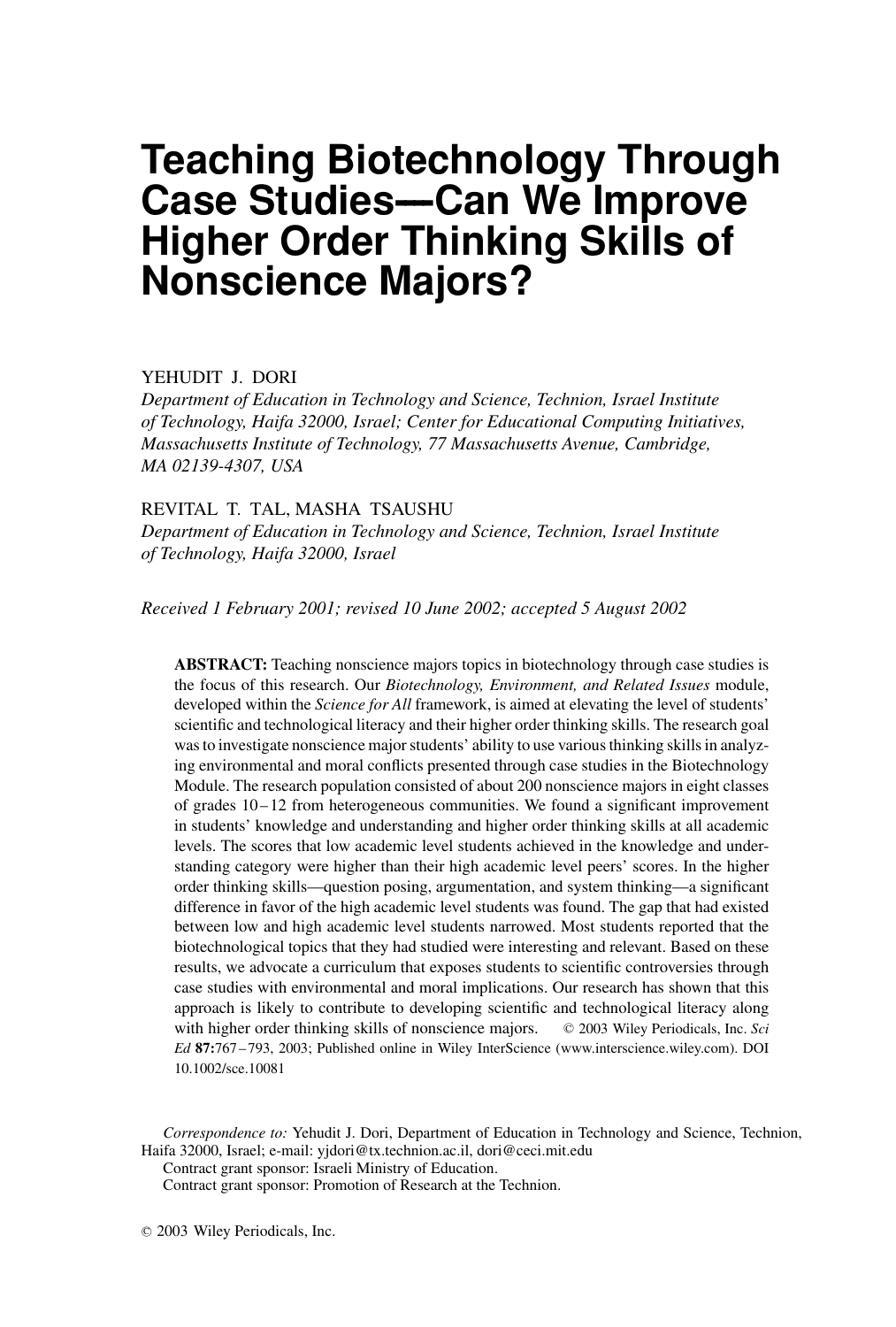#### **INTRODUCTION**

A significant decline in the number of high school students electing science courses in Israel, along with insufficient scientific literacy among nonscience majors and relatively low scores in international assessments, motivated the Israeli Ministry of Education to call for a reform in science teaching. A major recommendation of the Harari National Committee (Harari, 1994) was to integrate Science, Technology, Environment, and Society topics within the framework of teaching *Science for All*.

In order to teach science in a more relevant, meaningful, and appealing way, we adopted the Science–Technology–Society (STS) framework for the development of our learning materials and teaching strategies. Providing science curricula with social context by inclusion of STS issues has been viewed both as a means for promoting awareness of the social, political, and economic dimensions of science and as opening science to females and disadvantaged student populations (Hughes, 2000). Referring to a certain part of the student population as "burnouts," Eckert (1989) noted that these are students who were actively neglected by the society and the school system. In Israel, however, some of the nonscience majors have difficulties mastering science, while others intentionally elect to major in liberal arts. Softening Eckert's expression, both of these nonscience majors can be considered as "science burnouts" in the sense that they have had several years of frustration in junior high school as they were stigmatized as not being able to cope with science. The science curricula in Israel prior to the Harari reform in the mid-nineties was designed to teach science as if all students were going to major in science, failing to recognize the needs of the nonscience student population.

In this study, the *Biotechnology, Environment, and Related Issues* module was developed as part of this national reform of curriculum development for students who do not choose to major in one of the scientific disciplines in the high school. The module, which was developed by a team of high school teachers advised by science educators, presents aspects and dilemmas of research and development in biotechnology and the impact of the technology on society and the environment. The teaching methods were designed to foster knowledge and understanding of key issues, promote socioscientific discourse in class, and encourage higher order thinking skills. These skills included identifying environmental and moral dilemmas, posing questions, providing arguments, and applying system thinking. While learning the module, the students were engaged in studying controversial biotechnology case studies. The research presented in this paper has brought up a variety of issues related to teaching higher order thinking skills to heterogeneous student population. These include teaching for reasoning and encouraging the use of arguments (Carlsen, 1993; Hogan, Nastasi, & Pressley, 2000; Russell, 1983; Yerrick, 2000), dealing with controversies revolving around biotechnology applications (Geddis, 1991), fostering higher order thinking skills (Resnick, 1987; Zohar, 1996), and narrowing the gap between high and low academic level students (Dori & Herscovitz, 1999; Resnik, 1987; Yerrick, 2000; Zohar & Dori, 2003).

Teaching the Biotechnology Module, using controversial case studies resulted in improving students' knowledge, understanding, and higher order thinking skills at all academic levels. The students and the teachers expressed interest in learning the controversial issues and both students and teachers appreciated the learning environment that allowed the development of classroom discourse. The achievement gap that had existed between low and high academic level students was narrowed. This paper presents the module and the learning environment while focusing on students' outcomes at different levels of assignments. Implications on teaching thinking skills to nonscience majors in general, and low achieving students in particular are discussed.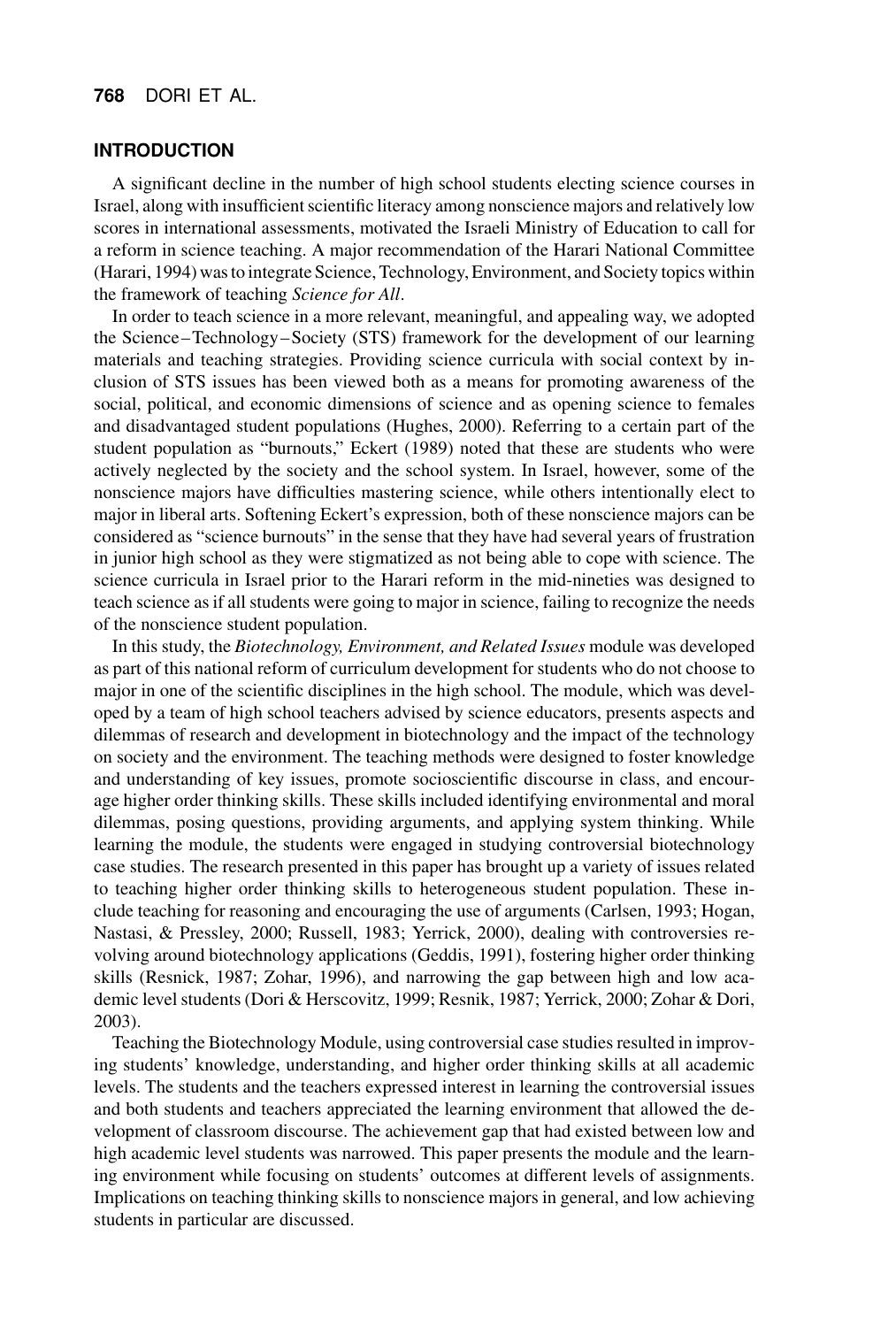#### **THEORETICAL BACKGROUND**

The *Science for All* reform has emerged following a consensus about the need to improve the scientific literacy of students and the vast population (American Association for the Advancement of Science [AAAS], 1989; Bingle & Gaskell, 1994; Bybee, 1993; National Research Council [NRC], 1996; Solomom & Thomas, 1999). There is a substantial agreement that important aspects of scientific literacy are influenced by everyday life (AAAS, 1993; Krajcik et al., 1998; Solomon, 1992, 1994). The *Science for All* reform in Israel implies that students who traditionally did not elect any scientific subject matter as their major participate in newly designed courses. These courses address the characteristics, interests, and needs of these students, who often differ from the typical science major student.

STS is based on ideas of incorporating social, cultural, environmental, political, and ethical aspects into the curriculum (Aikenhead & Ryan, 1992; Bybee, 1987; Kumar, 2000; Pedretti, 1996, 2002; Yager & Hofstein, 1986; Yager & Penick, 1988; Yager & Tamir, 1993). STS curriculum developers worldwide incorporate into the learning materials issues such as genetic engineering, nuclear power, climate changes, and sustainable development. The curriculum is aimed at promoting students' understanding of socioscientific issues, and making informed, responsible decisions (Kumar & Chubin, 2000; Pedretti, 1996; Solomon, 1993; Solomom & Aikenhead, 1994). The students are expected to apply moral reasoning and critical thinking while acting towards the improvement of their environment (Pedretti, 2002). These students—our future citizens—need to be able to make decisions in a highly complex world, where it is often difficult to distinguish between mass media directed contents and respected claims, which are supported and validated (Bingle & Gaskell, 1994).

Kelly (1990) suggested that ethics should be taught as part of science education within a historical framework. Ethics requires the combination of knowledge, morals, and emotions, and entails empathy. Referring to ethics and values in science education, Kormondy (1990) argued that the appropriate approach of teaching ethical issues should be neither didactic nor authoritative. Rather, it should be done in a Socratic, exploratory mode. Questions students pose may be more important than getting answers (Penick, Crow, & Bonnestetter, 1996). Ethics, no less than science, aims at objectivity, depends on justification, and is open to critique (Allchin, 1998).

STS can be taught separately and complementary to science, as a short addendum at the end of selected science chapters, or it can become a major framework for designing the science curriculum (Aikenhead, 1994; Pedretti & Hodson, 1995; Solomon & Thomas, 1999). In such cases, socioscientific issues can serve as the organizers for science education and not as additional illustrative ideas. There are many advantages in using such issues as the core topics of the curriculum. They allow further inquiry, encourage the search for new information, represent excellent examples for interdisciplinary topics, and foster the emergence of continuous discourse (Hughes, 2000; Ramsey, 1993).

One can teach in the STS approach through noncontroversial issues, such as energy conservation, pollution, or preservation of rare species. An alternative design encourages the use of meaningful controversies (Bingle & Gaskell, 1994). Incorporating controversial issues and science and technology conflicts is a recommended method for enhancing students' interest, motivation, and improving their system thinking (Chen & Stroup, 1993). In order to use controversies as organizers in a curriculum, one has to use arguments frequently and adequately. Driver, Newton, and Osborne (2000) developed the case for argumentation as the core activity of scientific practice. They claimed that in order to develop deep understanding and evaluative skills, students must acquire the ability to construct arguments and engage in dialogic thinking. Arguments can be based on scientific claims or on social foundations. Ignoring the social perspectives of science means teaching in a value-free, abstract,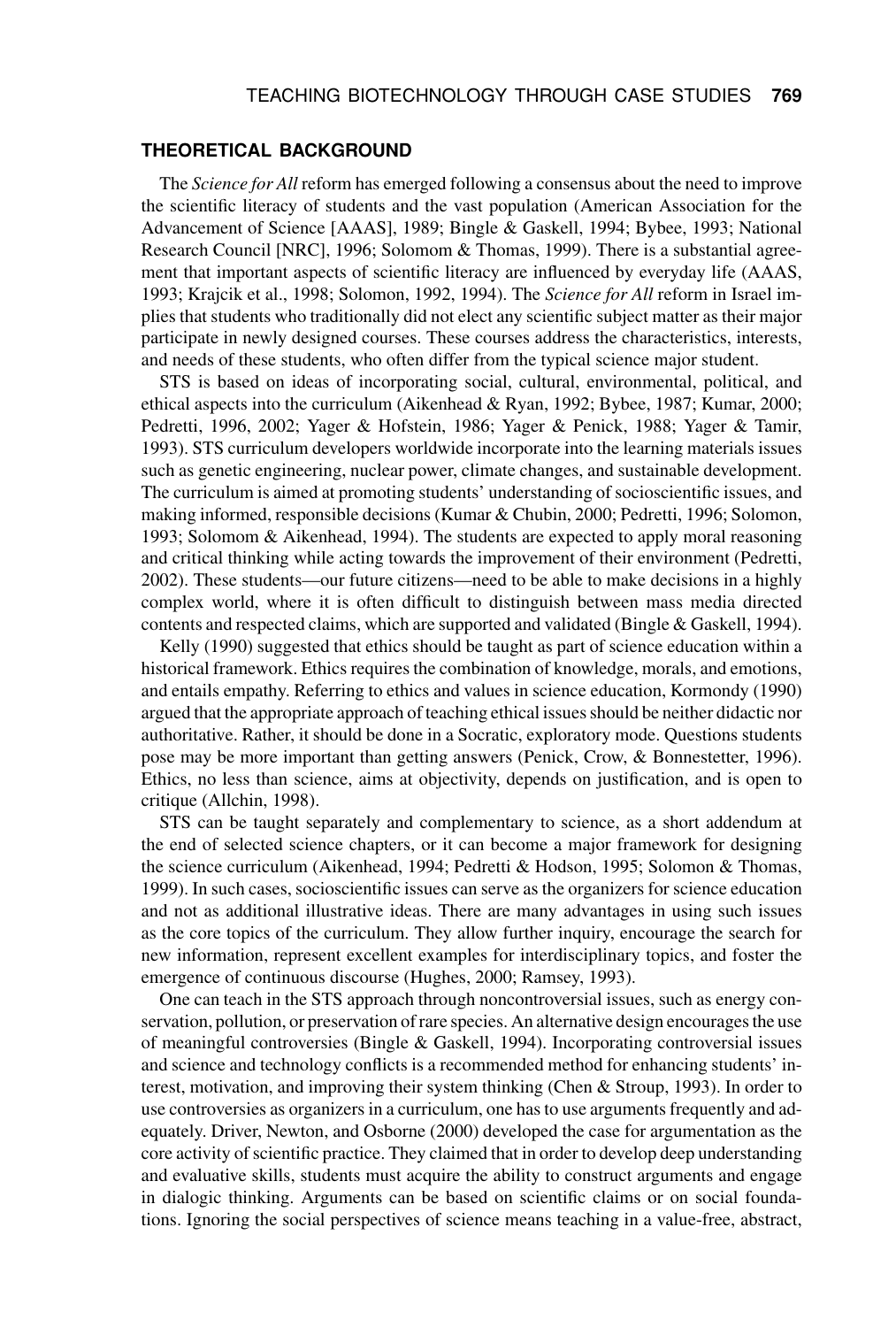and objective approach, which does not reflect our complex modern world (Bybee, 1993; Solomon, 1994). Although objectivity and value-free teaching offer great comfort to science teachers and fit the public conceptions about scientists and science, Allchin (1998) argued that teachers and educators must challenge this comfort. Science teachers usually lack background in sociology, politics, ethics, economics, and law that a socioscientific debate requires. Nor do some of them have the experience necessary to handle controversies, where several viewpoints require consideration (Fensham, 1988). Science teachers avoid addressing values because they see them as belonging to a domain outside of science, or worse, teachers "see themselves betray the very core of science" (Allchin, 1999, p. 9). Discussing values while experiencing learning science in a constructivist setting, students are expected to understand the reasoning that supports the epistemic values and to be capable of questioning and discussing them.

Applying the STS approach, teachers and students can acquire both intellectual and ethical skills, which are instrumental in investigating opposite attitudes, examining potential benefits and costs, and perceiving the political and social forces that drive scientific and technological development (Pedretti, 1999). Benchmarks for Science Literacy (AAAS, 1993) encouraged science educators to address and examine the nature of science and technology in the context of the human society, within which science and technology operate. Achieving these goals requires STS to provide the necessary foundations for students to take action. Although there is a clear need for suitable learning materials and teaching strategies, empirical evidence supporting STS curricular organization, instructional strategies, as well as contents is not sufficient (Cheek, 1992; Posch, 1993; Wiesenmayer & Rubba, 1999).

## **Thinking Skills and Low Achievers**

A major goal of science education is to improve students' higher order thinking skills (Resnick, 1987) and encourage scientific literacy in a social perspective (Driver & Leach, 1993; Pedretti & Hodson, 1995). Vast research literature describes students'scientific thinking. Fostering students' thinking is one of the most ancient goals of education, dating back to the days of Plato in ancient Greece (Resnick, 1987). During many generations, this goal was intended only for a small, restricted group of elite students, while the vast majority of students did not have the privilege of enjoying an educational tradition that fostered their thinking (Resnick, 1987; Yerrick, 2000).

The research literature following Piaget failed to support the infusion of higher order thinking skills into elementary science classes because of the lack of capability of students at this age to perform well on highly demanding tasks (Metz, 1995). Nevertheless, educators argue that thinking should not be viewed as an optional activity that learners may or may not attain at the final stages of their learning (Resnick & Resnick, 1992). Science teachers are aware of their students' reasoning incapability and occasionally address higher order thinking in class. However, they rarely recognize these skills as a distinct, explicit educational goal that should be addressed systematically (Zohar & Dori, 2003). Skills and capabilities, such as posing questions (Cuccio-Schirripa & Steiner, 2000; Dori & Herscovitz, 1999; Scardamelia & Bereiter, 1992; Shepardson & Pizzini, 1991), reasoning (Hogan et al., 2000; Carlsen, 1993; Driver, Newton, & Osborne, 2000; Russell, 1983), problem solving (Pizzini, Shepardson, & Abell, 1989), designing an experiment (Dori, 2003), developing justification skills that allow testing validity and reliability of scientific claims and evidence (Duschl, 1990), and systemic and critical thinking (Chen & Stroup, 1993; Zeidler, Lederman, & Taylor, 1992) are all considered as higher order thinking skills (Ennis, 1962; Resnick, 1987). These skills are not commonly taught at lower track classrooms (Yerrick, 2000).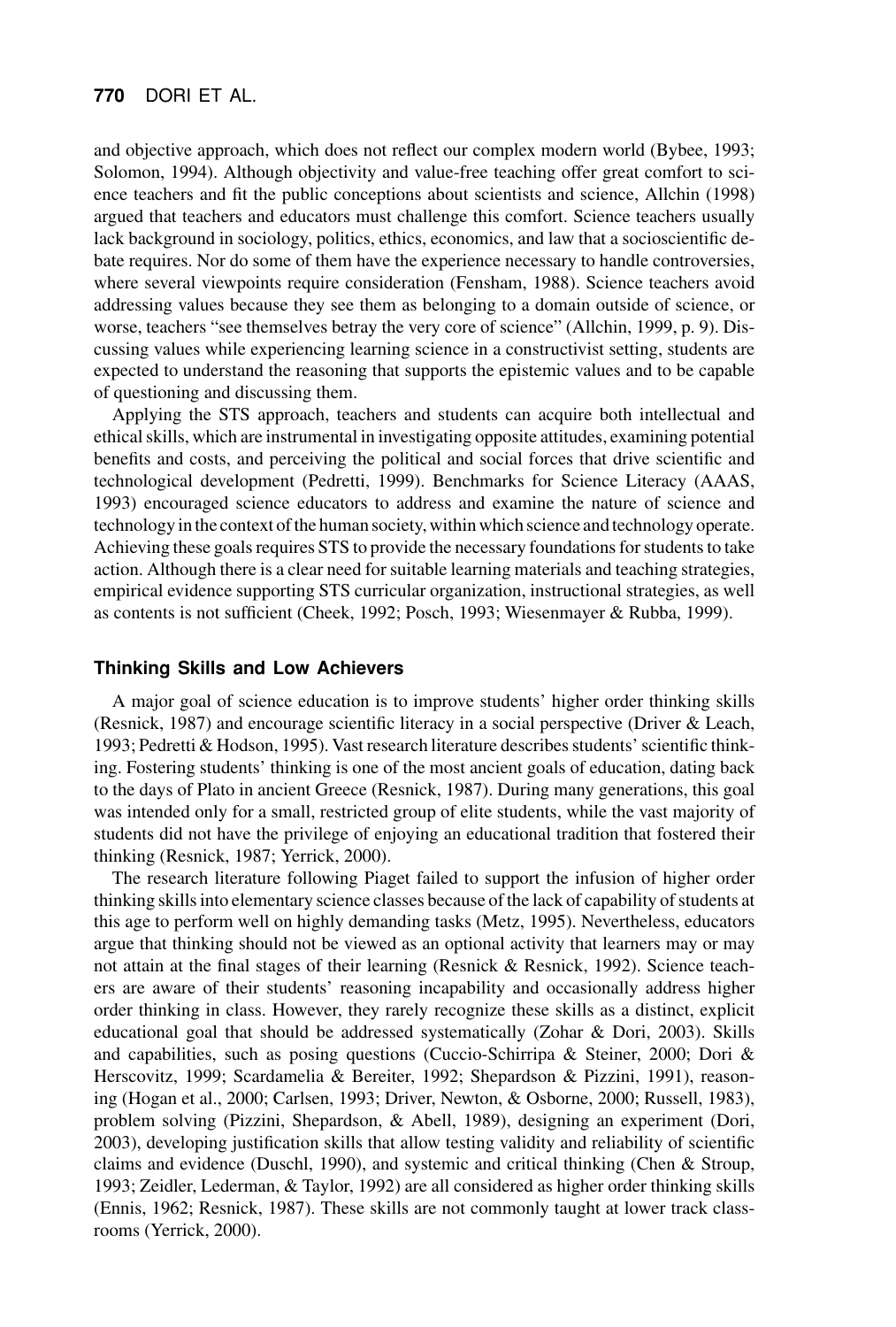Learning inherently involves components of inference, judgment, and active mental construction. Thus, the traditional view that the basics can be taught as routine skills, with thinking and reasoning to follow later, as an optional activity that may or may not take place, can no longer guide the educational practice. Instead, *thinking is applied to all learning and to all learners* (Bransford, Brown, & Cocking, 2000; Bruer, 1993; Perkins, 1992; Perkins & Unger, 1999; Resnick & Klopfer, 1989; Resnick & Resnick, 1992). This view, namely that teaching for higher order thinking is important for the learning of all students in all academic tracks, is also emphasized by other researchers (Levine, 1993; Newman, 1990; Peterson, 1988; Pogrow, 1988, 1996; White & Frederiksen, 1998). McNeil (1986) claimed that low achieving students were engaged in minimum efforts in science courses, just to get the credit. Their teachers "collaborated" by teaching defensively, to enable these students to pass these courses without really gaining meaningful scientific knowledge.

Graham, Taylor, and Hudley (1998), who explored ethnic achievement values among ethnic minority early adolescents, distinguish between self beliefs about ability ("Can I do it?") and desire ("Do I want it?"). These are concerned with the perceived importance, attractiveness of achievement activities, or usefulness for the student's future career. In the context of our research we observed a similar perception pattern amongst minority (Arab) and under-achieving students.

Resnick (1987) referred to the idea of *Thinking for All* in an eloquent way by saying that fostering students' thinking is one of the most ancient goals of education. As noted, this goal was intended only for a small group of students, while the vast majority did not enjoy an educational tradition that fostered their thinking. Therefore, says Resnick, there is nothing new in including the teaching of higher order thinking and problem solving in the curriculum of *some* students. Including this goal in the curriculum of *all* students is, however, an educational innovation. A similar idea is also expressed in the STS approach, discussed earlier.

The term *higher order thinking skills* is used in this study to characterize cognitive activities that are beyond the level of understanding according to Bloom's traditional taxonomy (Bloom, 1956). Thus, recall knowledge and understanding of information are classified as lower order thinking skills. Analyzing information and data presented in case studies, posing questions, providing scientifically grounded arguments, expressing opinions, making decisions, and system thinking would be classified here as higher order thinking skills.

In the light of all the above, the design principles for the Biotechnology Module were as follows:

- Framework—using STS approach throughout the module rather than adding STS issues at the end of the learning materials.
- Thinking skills—advocating teaching of higher order thinking to all students. The learning activities were designed around case studies, which raised various questions and encouraged the students to express a wide range of thinking skills.
- Learning experiences—incorporating real-world controversies as well as imaginary stories in order to enhance students' interest and involvement.
- Discourse—encouraging small group and whole class discussions. Creating opportunities for students to present and critique their ideas.

## **RESEARCH GOAL**

The research goal was to investigate nonscience major students' ability to use various thinking skills in analyzing environmental and moral conflicts presented through case studies in the Biotechnology Module.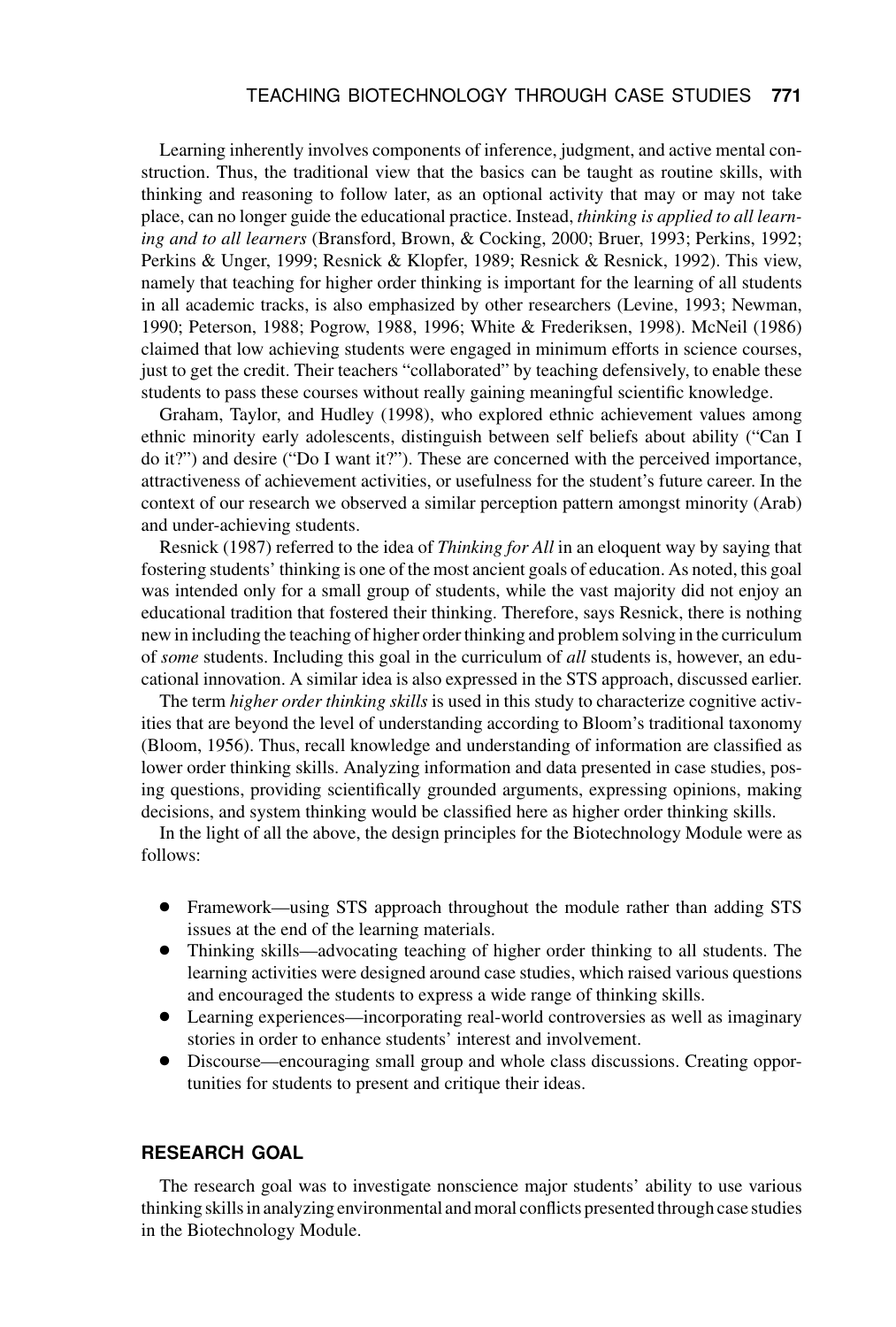# **THE BIOTECHNOLOGY MODULE**

*The Biotechnology, Environment, and Related Issues* module (in Hebrew) was developed according to the design principles presented earlier. It emphasizes ethical and moral dilemmas while providing the necessary scientific knowledge about biotechnology and genetic engineering in a case study format. The module includes the following four chapters, dealing with core issues in biotechnology research.

- 1. *Agriculture: Increasing quality and quantity*: This chapter introduces the concept of genetic engineering by cases of interfering with reproduction rate, protein production in plant tissues, and possible relationships between genetically transformed organisms and the natural environment.
- 2. *From wine to insulin: Producing essential materials for humans*: In this chapter students learn about making wine and bread as examples for traditional biotechnology. Insulin production is a case of modern production of essential medications. Here, we introduce the concepts of protein, enzyme, bacteria, and DNA.
- 3. *Genetic identity*: We discuss the human genome project, DNA fingerprinting and other possible applications. Students learn the concepts of restriction enzymes, chromatography, and electrophoresis and experience them in class. During this phase the students visit a winery or a dairy products factory and a factory that produces plant tissues by cultures and genetic engineering.
- 4. *Changing genetic characteristics*: In this last chapter, students grapple with issues of gene therapy, changing human genetic traits, and cloning organisms, in case studies such as the sheep Dolly.

The scientific core of the module deals with processes used by ancient industries, such as wineries and baking, as well as advanced industries that apply scientific knowledge about DNA, cells, and organs. While debating problems and disagreements regarding research and application, students come to realize that biotechnology potentially contributes to the improvement of agriculture and medicine and may benefit human kind.

The technological aspect relates to the use of microorganisms and enzymes, produced from living cells in industrial biochemical processes. Social aspects concern environmental and economical considerations, global-political conflicts regarding resources, and the gaps between Western and Third World countries. Last but not least, the moral aspect attracts students' attention, and pragmatics vs. moral considerations are discussed throughout the module. The concluding activity culminates in a public debate about the use of genetic engineering for manipulating human traits.

The major issues in the Biotechnology Module are presented as case studies. Originating from business and medical schools (Herried, 1997), the case study method has become a means for effective learning that draws the attention of the student audience by portraying real-life scenarios. Studies related to teaching students at various ages, using case studies (Dori, 1994, 2003; Dori & Herscovitz, 1999; Tal, Dori, & Lazarowitz, 2000) have indicated that the case study method is effective for raising students' conceptual understanding, question posing and critical thinking abilities, as well as their motivation. Case studies that involve ethics and values engage students in higher order thinking processes more than just focusing on a specific subject matter. Indeed, Allchin (1999) and Driver, Newton, and Osborne (2000) argued that students should be able to discuss moral dilemmas rather than making them recite standard answers. We have adopted the following definition for an educational value dilemma (Stahl, 1979, p. 183).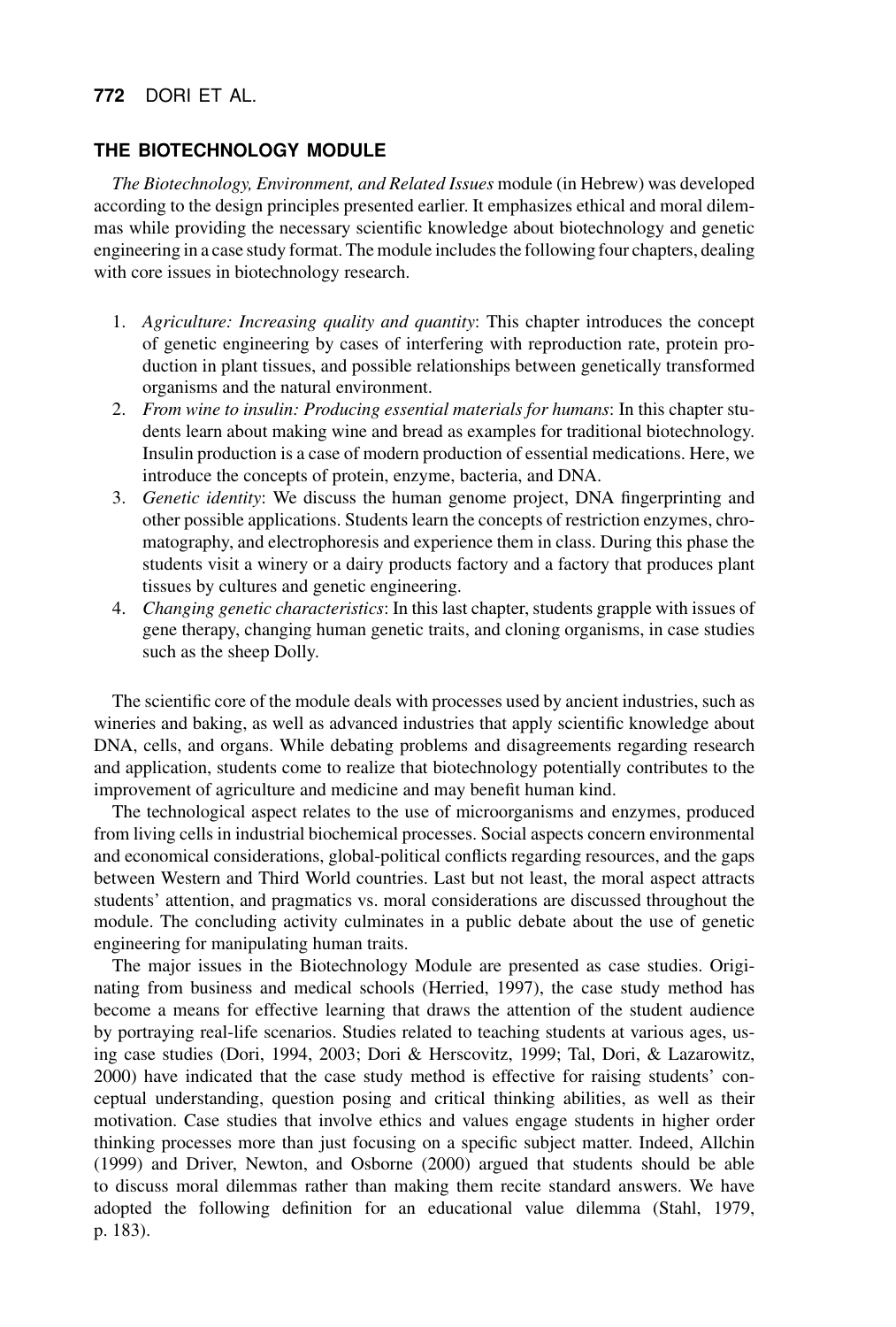Planned content-centered learning activity that is designed to assist students comprehend subject matter content, develop decision making skills, and engage in value and/or moral reasoning processes. Well-constructed value dilemmas often require students to state, clarify, and use their values and their moral beliefs

Most of the case studies were adapted from scientific literature (Gavaghan, 1999; Heller & Eisenberg, 1998; Meade, 1997; Pennisi, 1997). An illustrative case study with built-in dilemma and the learning assignment is presented in Figure 1.

Enrichment materials, glossary, and recommended references follow each section of the module. These include scientific texts, videotapes, laboratory experiments, and field trips. The activities exposed students to the idea that there are questions, which may have several possible answers. For some questions no single answer is necessarily the only correct one, while for others no answer has yet been found.

## An illustrative case study from the Biotechnology Module

The advances of biotechnology have changed the attitude towards plants from mere food providers to factories of vaccines. The idea is to provide people with vaccines as part of their daily diet. These vaccines would be much cheaper than the conventional ones, because it is much easier to grow large quantities of plants compared to lab animals or tissue cultures, which are the current origin for vaccines. The most dramatic impact would be on the population of developing countries who would gain accessibility to these eaten vaccines. These countries suffer from deficiency of means for refrigerating, producing, and transporting the vaccines. Researchers transplanted a gene of one of the important proteins of Hepatitis B virus into Tobacco plants. The modified plants started to produce the typical protein of the virus. Mice that were injected with this protein showed to be immune to Hepatitis B without getting ill.

In another experiment, a gene from E. coli bacteria was inserted into the genome of a potato. This bacterial gene is responsible for the production of a bacterial protein, which causes diarrhea in humans. The gene was modified so that while its shape did not change, the protein it produced ceased to be harmful. The result was that the mice that ate the transgenic potatoes developed antibodies for the toxic protein, though they did not get sick.

The possibility of producing vaccines in a similar way is exciting, but accomplishing this goal is still remote. Another factor, which the researchers have to take into account, is the flavor. The food that contains the vaccine should be tasty or at least edible...

The assignment that follows this case study is presented below. The brackets contain the thinking skills the student is expected to demonstrate.

An Evolving Industry – An illustrative assignment that follows the case study

- 1. What is the scientific-technological innovation presented in this story? [knowledge and understanding]
- 2. What could be a possible advantage for developing countries? [system thinking]
- 3. Environmental organizations sometimes oppose similar projects, of modification of natural traits of plants and animals. What, in your opinion, is the reason for their opposition? [argumentation]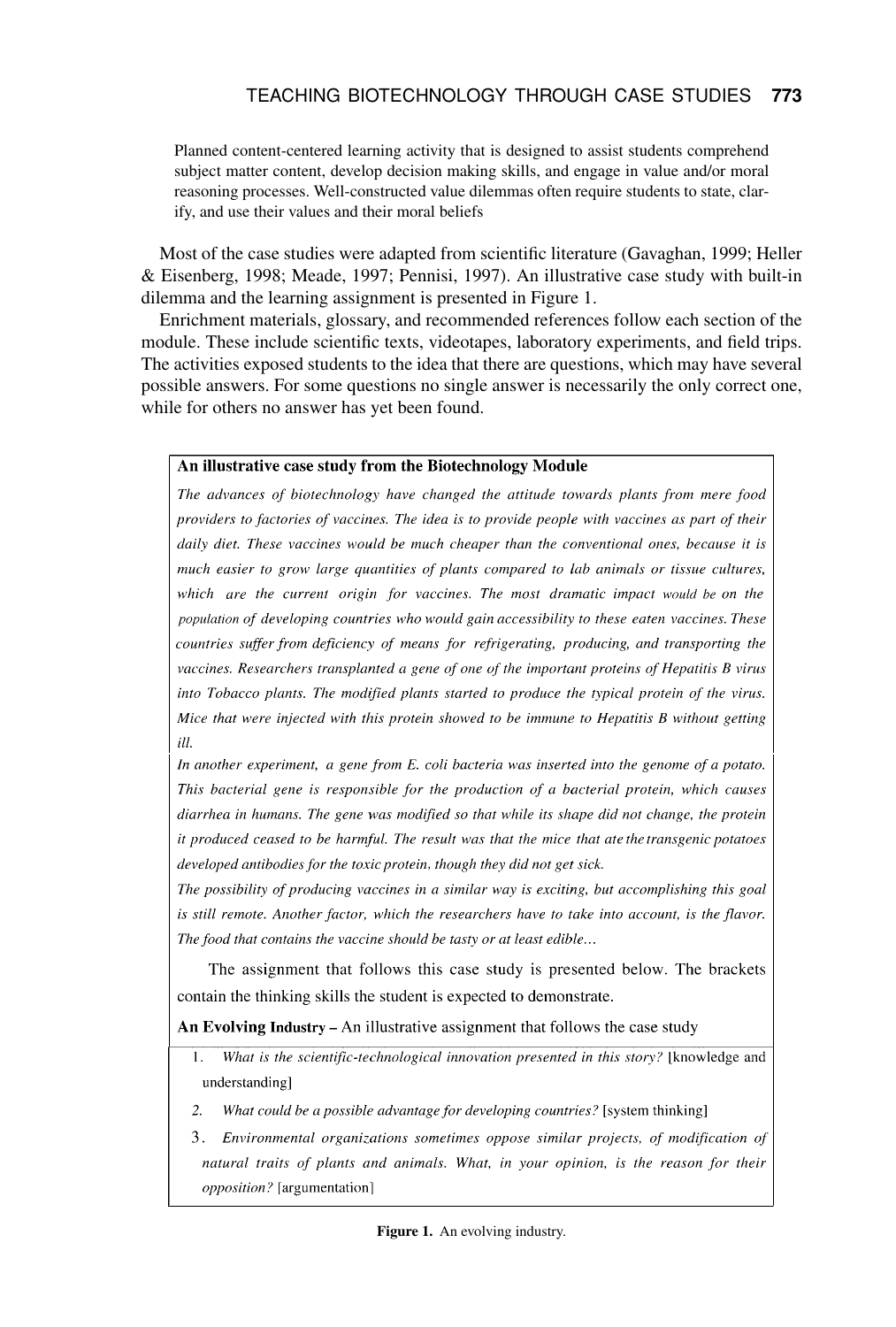## **RESEARCH POPULATION**

Israeli students elect their major subject matter at the end of ninth grade. Students who do not elect science may, therefore, graduate high school without participating in science courses. Harari's (1994) recommendations attempted to change this situation by introducing the *Science for All* curriculum to nonscience majors.

Our research population consisted of about 200 nonscience majors in grades 10–12. They came from eight classes in six different high schools with various community and ethnic backgrounds. The students were classified into three academic levels by both their pretest mean scores and their teachers' documentation. The differences among the three academic levels were significant (see Table 1).

The scientific background of the teachers who were involved in the study was diverse. These teachers consisted of two partially overlapping groups. The first group consisted of six teachers, who were involved in the development process of the Biotechnology Module. The first and second authors of this paper provided the academic and curricular support for the module development, while the third author led the developing teachers group and was also one of the experimental teachers.

The second group of teachers, who from now on will be referred to as the experimental teachers, consisted of seven teachers, three of whom also took part in the development of the Biotechnology Module. The experimental teachers had B.Sc. or M.Sc. degrees in biology, environmental studies, food engineering, or chemistry and 6–21 years of teaching experience. They taught the module in their experimental classes after participating in professional development workshops and took part in developing the pre- and posttests, which served as assessment means.

## **INSTRUMENTS AND DATA COLLECTION**

The research instruments included pre- and posttests, teachers' interviews, and students' feedback, as reported in their portfolios.

The tests were designed to examine knowledge and understanding of concepts, application of previous knowledge to new situations, question posing, argumentation skills, and system thinking. They included definitions of concepts, multiple choice items, and case studies with open ended responses. The pre- and posttests were similar in their structure and number of items, but not identical. Three science educators validated the tests and decided on the scoring scheme.

## **Types and Levels of Assignments**

**TABLE 1**

Resnick (1987) stated that although we cannot define higher order thinking skills, we can recognize them when they occur. Complexity, multiple solutions, value judgement,

| Mean Scores, Standard Deviations and p Value of the Research Populations<br>by Tukey's Studentized Range Test of the Students' Scores in the Pretest |   |                     |      |     |    |  |
|------------------------------------------------------------------------------------------------------------------------------------------------------|---|---------------------|------|-----|----|--|
| Academic Level                                                                                                                                       | N | $X_{\text{Draton}}$ | -SD. | MSF | DE |  |

| Academic Level              | N              | $\Lambda$ Pretest    | SD                   | MSE  | DF  |       |
|-----------------------------|----------------|----------------------|----------------------|------|-----|-------|
| Low<br>Intermediate<br>High | 78<br>54<br>69 | 15.2<br>28.7<br>42.1 | 12.6<br>15.6<br>18.0 | 2.22 | 198 | <0.05 |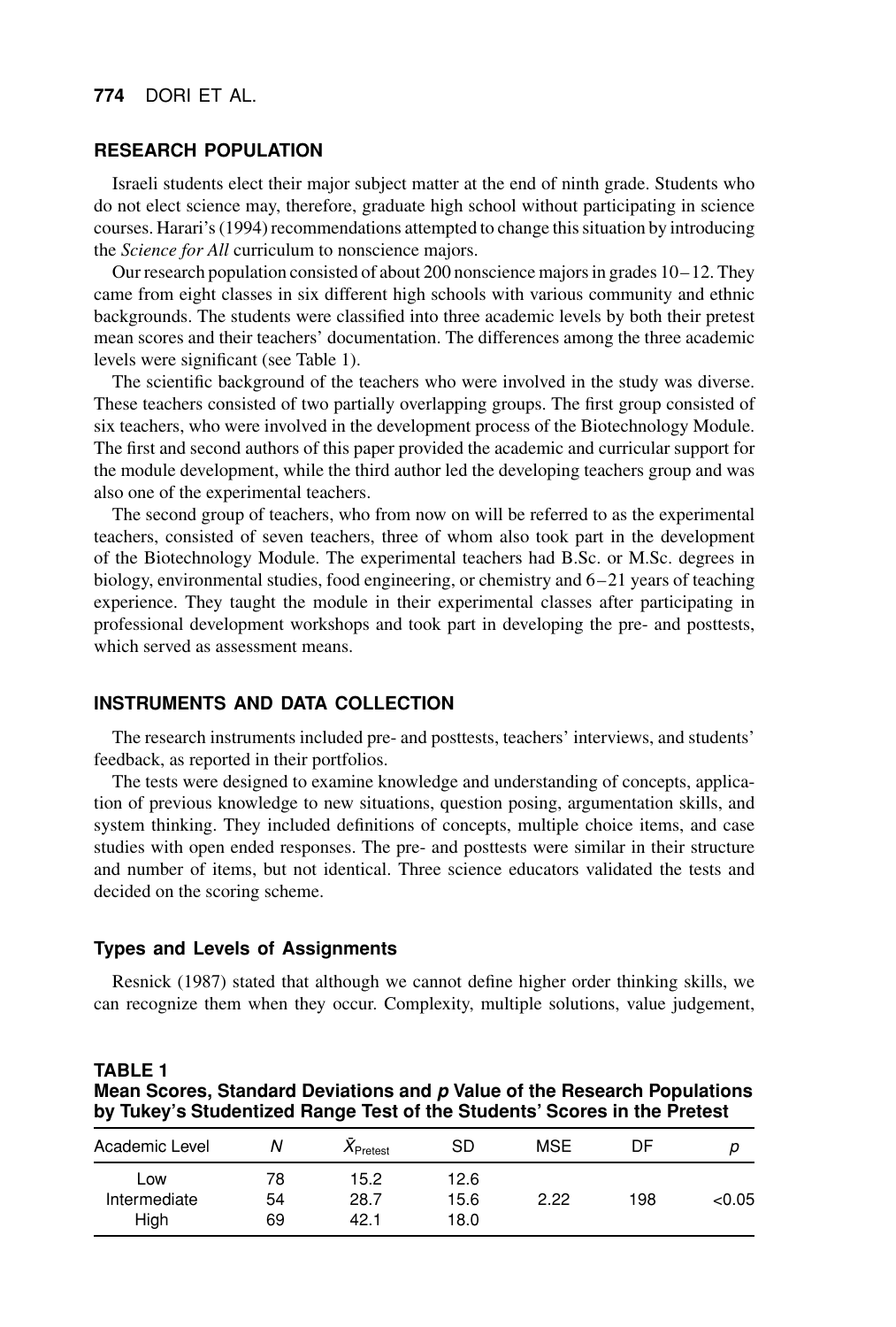uncertainty, and self-regulation are examples of higher order thinking skills. Ennis (1962, 1987) listed various aspects of critical thinking that included judgment of ideas, judgment of validity and conclusions, dialogic thinking, and argumentation.

Based on Costa (1985), Dillon (1990), Shepardson and Pizzini (1991), and using TIMSS (Shorrocks-Taylor & Jenkins, 2000) taxonomy, we applied two levels of assignments in both the module and the tests:

- (a) Low level assignments, which require the students to recall knowledge and understand concepts. A typical assignment at this level was a set of multiple choice questions or concept definitions.
- (b) High level assignments, which require the students to pose questions, apply previous knowledge or scientific principles to new situations, draw relationships among stakeholder positions, provide arguments and opinions, and evaluate cases. Assignments at this level required open-ended responses.

The low level assignments included two questions that required defining a concept in biotechnology and giving an example, and two multiple-choice questions. The student had to respond to three out of these four assignments. In the high-level part, we presented a case study with four assignments, which included posing questions, implementing previous knowledge to a new situation, making judicious decisions (argumentation), and expressing system thinking. Here too, the students were able to choose three out of four assignments.

Below are two examples for low level assignments.

#### *Definition*: Please define or explain what *Microorganisms* are and give an example.

*Multiple-choice question*: What type of cell would you choose in order to insert a segment of DNA that carries a desired characteristic, so the descendant will carry this characteristic?

- (i) The blood cells of one of the parents.
- (ii) The blood cells of the descendent.
- (iii) The blood cells of both parents.
- (iv) The fertilized egg cell.

The students were requested to select the correct item (iv) and explain their choice. The following *Sports champion case study* example illustrates the type of high level, casebased assignment in the posttest. The students were introduced to an imaginary case study of cloning people in order to develop a characteristic of potential excellence in sports by modifying a human embryo genome. Below is an assignment that followed this case study. It required expressing student's opinion regarding the following statements while supporting it with arguments:

- Genetic interference in fetuses that will lead to the development of sports champions' characteristics should be approved.
- Genetic interference in fetuses should be approved under special circumstances.

We refer to this case study also in the sequel within the Findings section. Examples of additional high level assignments and students' responses are presented in Table 2.

Students' responses were collected and classified into (1) the knowledge and understanding category and (2) the higher order thinking skills category. The latter category included posing questions, presenting arguments, and system thinking. Each category was analyzed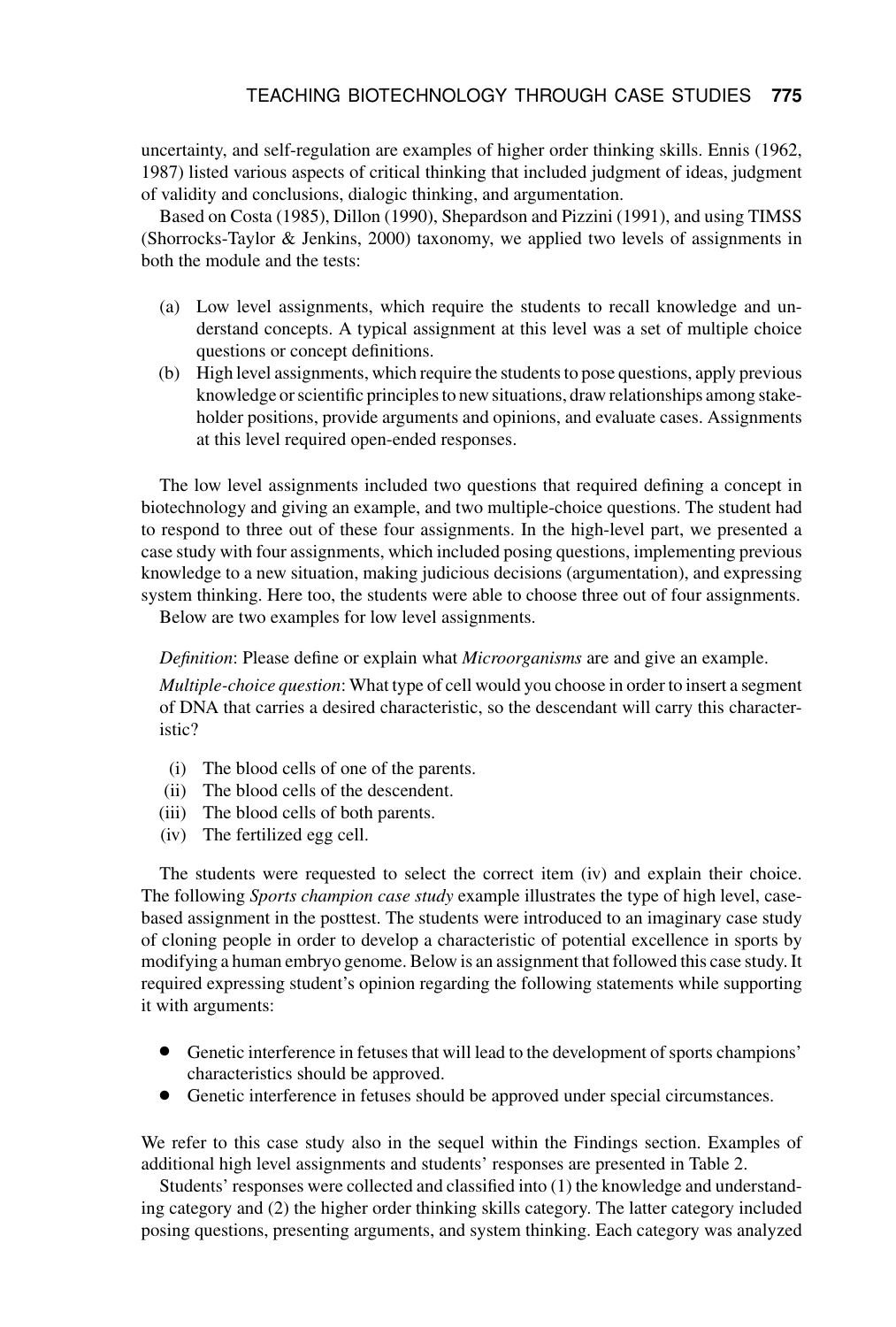| Examples of Students' Responses to High Level Assignments<br>TABLE <sub>2</sub>                                                                                              |                               |                                                                                                                                                                                                                                                                                                                                          |                                                                                                                                                                                                                                  |
|------------------------------------------------------------------------------------------------------------------------------------------------------------------------------|-------------------------------|------------------------------------------------------------------------------------------------------------------------------------------------------------------------------------------------------------------------------------------------------------------------------------------------------------------------------------------|----------------------------------------------------------------------------------------------------------------------------------------------------------------------------------------------------------------------------------|
| Assignment                                                                                                                                                                   | Thinking Skill(s)<br>Required | Adequate Response                                                                                                                                                                                                                                                                                                                        | Insufficient Response                                                                                                                                                                                                            |
| considered a technology? Explain.<br>enzymes for modifying DNA<br>Why is the use of restriction                                                                              | Application                   | enzymes that cut parts of the DNA from<br>"The scientific knowledge is that there are<br>knowledge and the benefit to mankind.<br>another organism's DNA. This way we<br>can get required traits or substances,<br>such as Insulin for treating diabetes."<br>one organism and transplant it to<br>The student refers to both scientific | Misconception of the scientific knowledge<br>"Using enzymes is a technology in itself.<br>There are doctors who do it manually<br>provides the knowledge to cut and<br>but the development of science<br>assemble DNA."<br>part. |
| Pose questions that refer to a given<br>case study.                                                                                                                          | Question posing               | when the Growth Hormone gene is<br>transferred from an animal cell to a<br>"What are the chances for mutations<br>bacteria cell?"                                                                                                                                                                                                        | The answer to this question requires only<br>"What is a growth hormone?"<br>knowledge.                                                                                                                                           |
| The biotechnology factory case<br>study presents a dilemma of<br>against building this factory.<br>Propose arguments for and<br>building the factory in the<br>neighborhood. | Argumentation                 | "Should the factory be allowed to continue<br>developing biotechnology in general<br>and medications in particular. Many<br>people are employed and support<br>Pros: The factory contributes by<br>its operation?                                                                                                                        | Engineer: We are responsible that such<br>"The dilemma is whether bacteria can<br>Citizen: I'm afraid of harming my<br>events will never happen."<br>transfer through sewage.<br>environment or myselt.                          |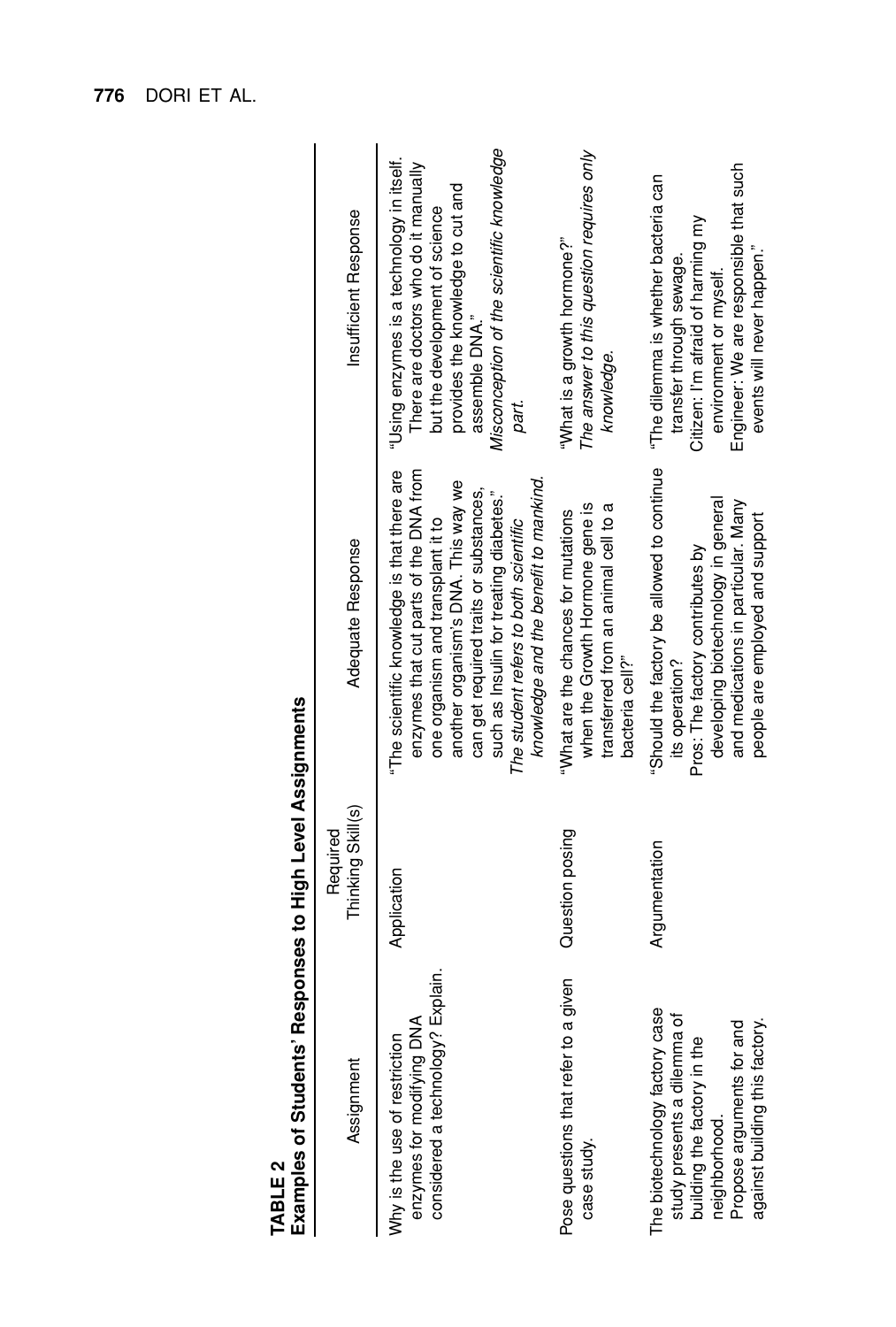| The student does not point out what is the<br>damage to the environment is done and<br>dilemma. He does not explain how<br>what causes the sewage<br>contamination.                                                                                                                                                                                                                                 | and the better ones are expected to be<br>applied to humans. Science expects to<br>Science develops in various directions<br>vague knowledge. The arguments are<br>achievements. Therefore, they would<br>"Society affects science in that people<br>The answer includes inadequate and<br>who do sports want to have better<br>find out whether there are natural<br>like to have genetic interference.<br>limitations, therefore we need<br>general declarations.<br>experiments." |
|-----------------------------------------------------------------------------------------------------------------------------------------------------------------------------------------------------------------------------------------------------------------------------------------------------------------------------------------------------------------------------------------------------|--------------------------------------------------------------------------------------------------------------------------------------------------------------------------------------------------------------------------------------------------------------------------------------------------------------------------------------------------------------------------------------------------------------------------------------------------------------------------------------|
| and they can eventually affect our water<br>were found in the local sewage system<br>Cons: Various bacteria can develop and<br>spread in the region and cause great<br>The answer includes various reasoned<br>their families. The product, Growth<br>damage suspicious substances<br>Hormone, is needed and can cure<br>opinions-dialogic argument.<br>resources and poison fish."<br>many people. | Science can influence society by having<br>groups of opponents that would prevent<br>engineering in humans for the purpose<br>any development in the field of genetic<br>because they are scientifically doable."<br>"Society can affect science by organizing<br>people ask for interference in human<br>of getting better sportsmen. This will<br>suppress scientific development.<br>appearance or intelligence only<br>genetics, which would affect                              |
|                                                                                                                                                                                                                                                                                                                                                                                                     | society affect each<br>how science and<br>System thinking-<br>understanding<br>other                                                                                                                                                                                                                                                                                                                                                                                                 |
|                                                                                                                                                                                                                                                                                                                                                                                                     | science and society. Explain how,<br>The sportsmen case study deals<br>with the relationships between<br>in this case, society affects<br>science and vice versa.                                                                                                                                                                                                                                                                                                                    |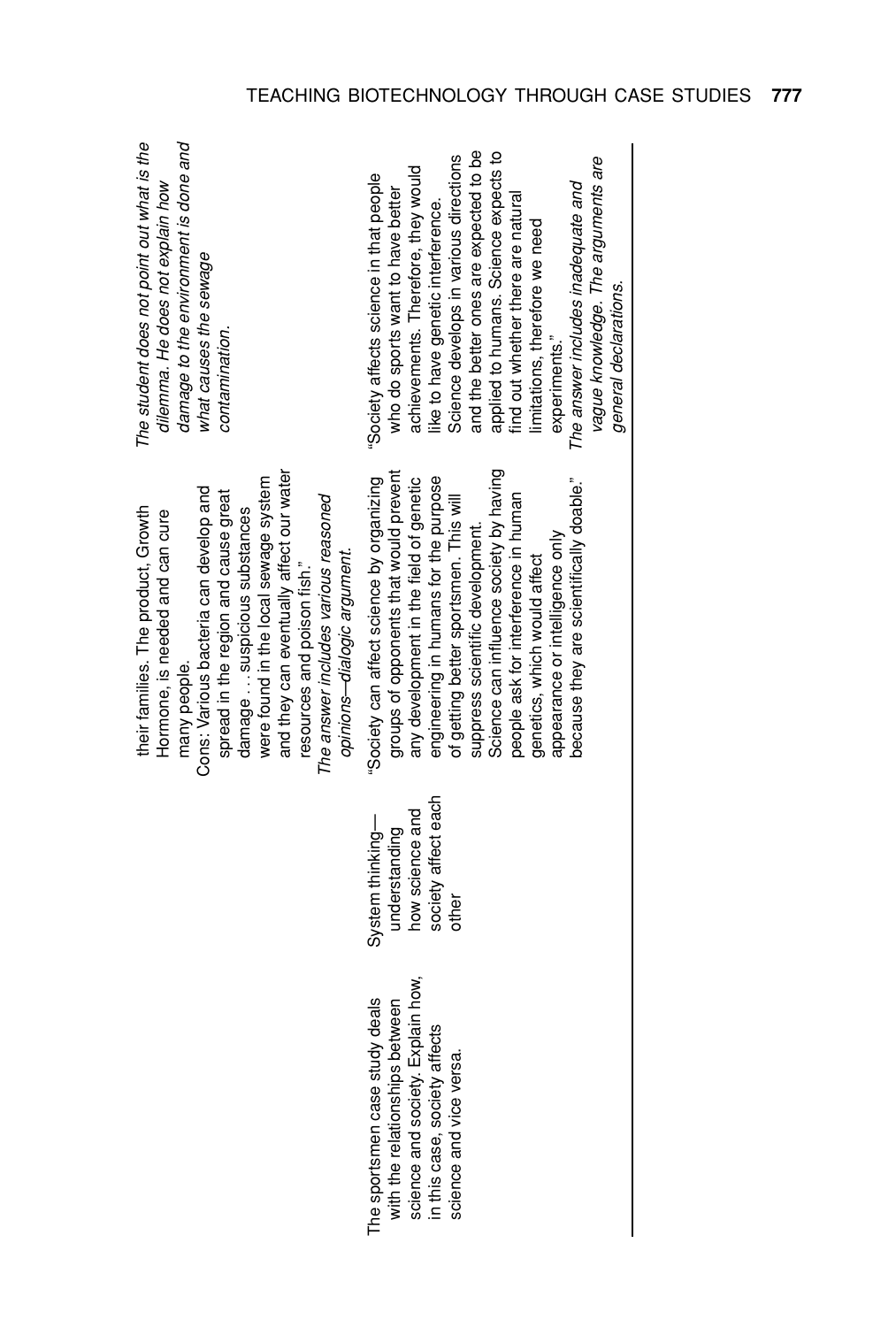both separately (scoring 100%) and as part of a total score. Three science education experts validated the content analysis categories and their scoring and achieved 90% judgmental agreement.

The total score for each student was computed as a weighted average, with a weight of 0.3 assigned to the student's knowledge and understanding, and 0.7 to her or his high order thinking skills. The weights reflect the relative importance we attribute to higher order thinking skills with respect to knowledge and understanding skills. The benefit of applying two scoring schemes is that they yield a separate score for each category (low and high thinking), while the total score provides an overall picture of each individual student, each class, and the entire research population.

Refining the analysis of higher order thinking skill scores, we looked separately at the scores of question posing, argumentation, and system thinking. Low and high academic level students were compared for each of these three high level thinking skills.

As the students were engaged in creating portfolios (which are not discussed in this paper), we examined their attitudes towards the module content, teaching approach and the assessment methods.

# **FINDINGS**

Examining the change between the tests for the entire population, we found a significant improvement ( $t = 22.8$ ;  $p < 0.0001$ ) from the pretest ( $\bar{X} = 28.0$ ) to the posttest ( $\bar{X} =$ 70.7). The effect size was 2.27. In each one of the three academic levels (see Table 3), students significantly improved their total scores in the posttest.

A Tukey's Studentized Test of the higher order thinking skills category established that the extent of improvement (net gain) of high academic level students' performance in these skills was not significantly different than that of the intermediate academic level ones. However, when high and intermediate academic level students together were compared with low academic level students, a significant difference in the net gain was found. Based on this finding, from this point on we compare only two groups of students: high vs. low academic level students.

# **Analysis of Student Scores by Categories**

To better understand the benefits students gained while learning the Biotechnology Module we present the results according to the two categories: knowledge and understanding, and higher order thinking skills.

| of the Students' Scores in the Pre- and Posttests Sorted by Academic Levels |      |    |      |      |          |       |        |
|-----------------------------------------------------------------------------|------|----|------|------|----------|-------|--------|
| Academic Level                                                              | Test | N  | Х    | SD   | Net Gain |       | р      |
| High                                                                        | Pre  | 69 | 42.1 | 17.7 |          |       |        |
|                                                                             | Post | 48 | 73.0 | 23.0 | 29.9     | 10.52 | 0.0001 |
| Intermediate                                                                | Pre  | 54 | 27.6 | 15.6 |          |       |        |
|                                                                             | Post | 49 | 70.3 | 22.5 | 41.5     | 11.81 | 0.0001 |
| Low                                                                         | Pre  | 78 | 15.2 | 11.3 |          |       |        |
|                                                                             | Post | 68 | 69.3 | 24.6 | 54.2     | 177   | 0.0001 |

**TABLE 3 Mean Scores, Standard Deviations, and** *t* **-Test of Repeated Measurements**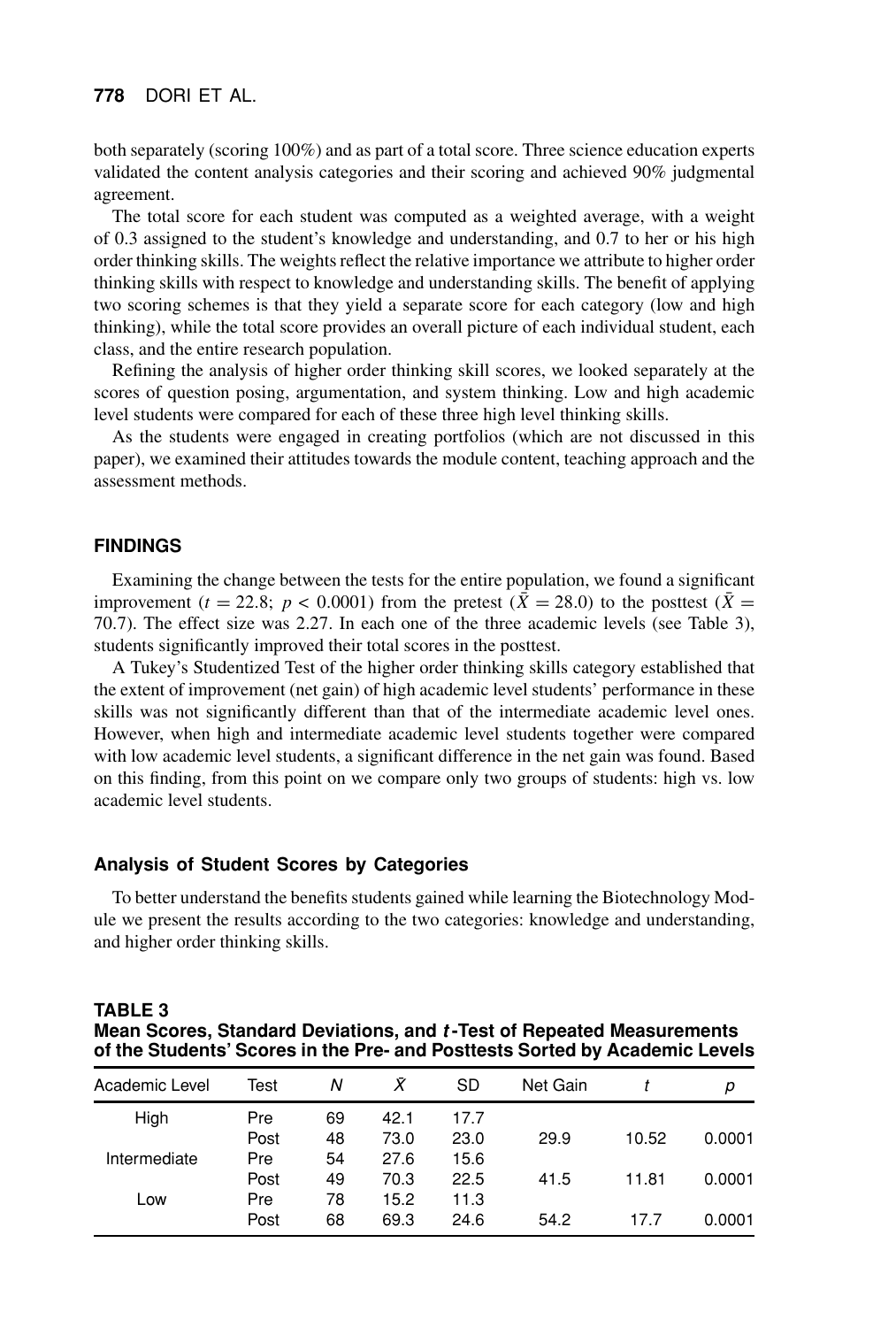In the knowledge and understanding category, low academic level students achieved higher scores than their peers at the high academic level in the posttest (Figure 2a). In the higher order thinking skills category (Figure 2b), high academic level students achieved higher scores in the posttest than their peers in the low academic level. This may be an indication that teaching biotechnology in an STS approach with discussions about scientific and social issues, contributes towards narrowing the gap in the knowledge and understanding category to a higher extent than in the higher order thinking skills category.

Examining students' net gain, we found a similar pattern for both categories. The net gains in both categories were significantly higher for the low academic students compared with their high academic level peers ( $t = -5.24$ ,  $p < 0.0001$ ).

#### **Analysis of Higher Order Thinking Skill Scores**

One important objective of the Biotechnology Module teaching approach was to encourage students to improve their higher order thinking skills. To gain deeper insight, we investigated the three higher order thinking skills separately. As noted, the students were given the option to choose three out of four assignments that require higher order thinking skills. We found that high academic level students preferred assignments that required question posing, while low academic level students chose mainly assignments that required question posing and system thinking. No difference was found between the two groups of students with respect to choosing assignments that required argumentation.

High academic level students scored significantly higher relative to low level students in higher order thinking skills (see Table 4). The average scores for both academic levels decreased from question posing to argumentation and from argumentation to system thinking. This finding indicates the relative complexity level of these three thinking skill types, with question posing being the least complex and system thinking being the most complex.

It is worth noting that the success of the high academic level students can be attributed, among other things, to the fact that they assessed the difficulty of the different assignments better than their low academic level peers. Within the higher order thinking skills category, they chose questions of argumentation type more than system thinking questions, and succeeded more in the former type than in the latter. Low academic level students, on the other hand, chose the system thinking questions more than argumentation ones, but succeeded less in the former type than in the latter one.

Analysis of the net gain scores for question posing and system thinking skills showed no significant difference in the improvement of low vs. high academic level students. Only



Figure 2. Scores in the pretest and posttest for high and low level students. (a) Knowledge and understanding; (b) higher order thinking skills.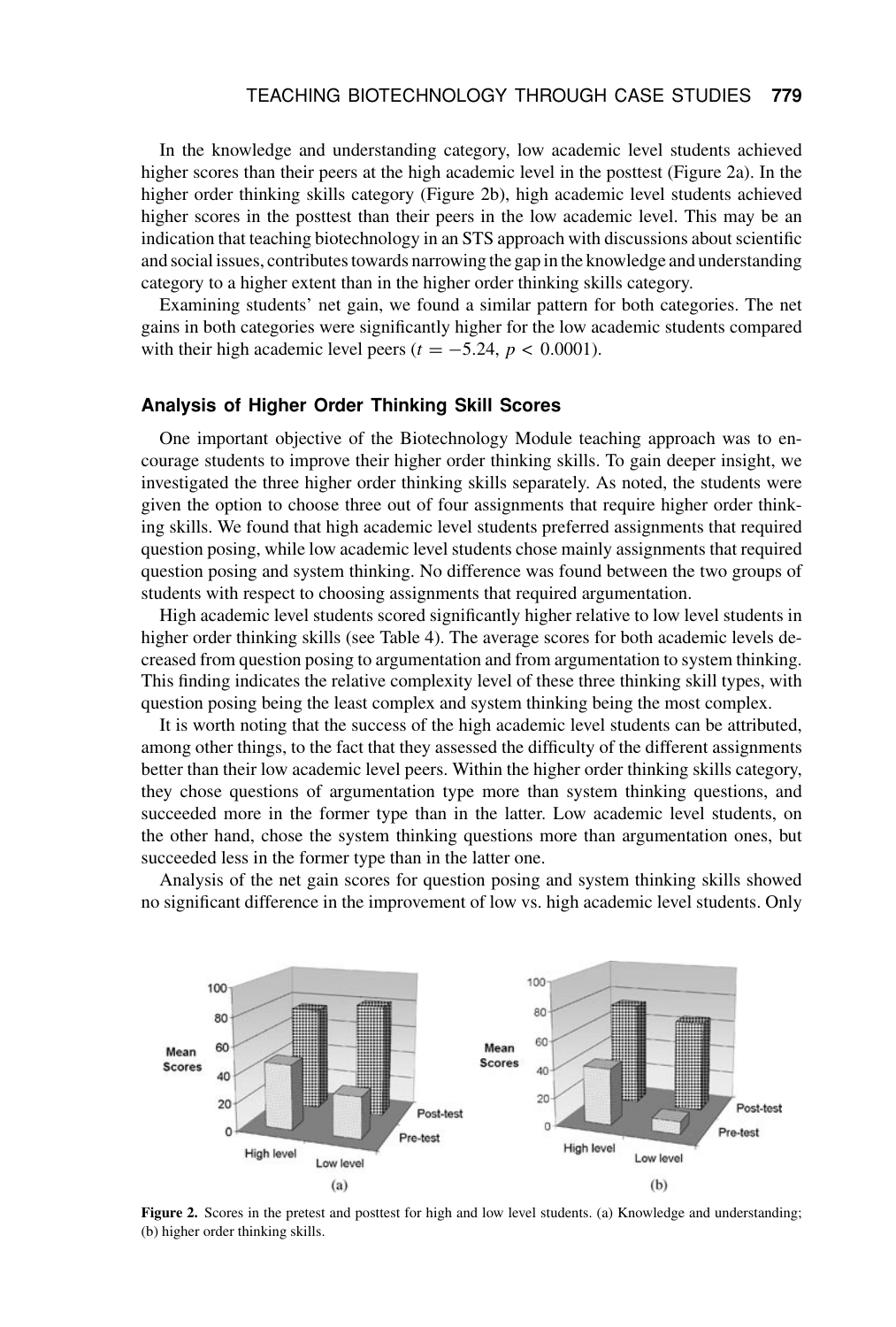**TABLE 4**

|                        |                | High |                | Low  |      |        |
|------------------------|----------------|------|----------------|------|------|--------|
| Higher Order           | Academic Level |      | Academic Level |      |      |        |
| <b>Thinking Skills</b> | %              | Х    | %              |      |      | р      |
| Question posing        | 100            | 90.4 | 87             | 72.9 | 3.56 | 0.0007 |
| Argumentation          | 67             | 84.9 | 66             | 66.3 | 3.65 | 0.0004 |
| System thinking        | 61             | 77.6 | 72             | 54.8 | 3.76 | 0.0003 |

| IADLE 4                                                                   |  |
|---------------------------------------------------------------------------|--|
| Mean Scores and t-Test of Three Higher Order Thinking Skill Scores in the |  |
| Posttest for Low and High Academic Level Students                         |  |

in argumentation the improvement of low academic level students was significantly higher than their high academic level peers ( $t = 4.23$ ,  $p < 0.0001$ ).

# **Analysis of Student Arguments**

An argument can be defined as an individual activity through thinking and writing, or as a social activity taking place within a group (Driver, Newton, & Osborne, 2000). Our students used arguments both as individuals and as a group engaged in class discourse.

Students' individual arguments for the sportsmen case study were collected, classified and initially clustered into two groups: (1) argument's content or domain and (2) argument's moral aspects. Then, each group was analyzed for refined criteria. The criteria for the argument's content are listed and illustrated in Table 5, while their distribution is presented in Figure 3.

Two hundred sixty two arguments were collected from 112 students in four classes. Medical aspects constitute the largest argument category (36%). The arguments also included a considerable amount of social aspects (29%) and moral aspects (11%), demonstrating the impact of the STS approach that the *Biotechnology, Environment, and Related Issues* module induced.

We expected the students to provide a dialogical argumentation by providing reliable claims to support their position and convince their peers. Following Berg (1998) and Kasher (1985, 1998), we refer to moral aspects as human ability to relate to dilemmas that involve value judgement. We determined three moral aspects based on the following three questions.

- i. Does the argument contain a value-based consideration?
- ii. Does the argument contain an authentic claim?
- iii. Does the argument refer to a general moral principle?

We now explain each of these three moral aspects.

i. *Value-based considerations*: An argument that contains a value-based consideration responds to the problem of the right behavior in a conflict situation. The moral solution is based on a normative judgement that recognizes the conflicting interests (Kasher, 1998). A moral judgment might be expressed by doing or avoiding action, and moral decision is an attempt to justify this decision (Weinrib, 1980). We considered an argument to be a value-based one if it contained any value judgment. Applied to our study, this included any attempt to normatively judge genetic intervention or avoiding such intervention. An illustrative argument of this category is *"Genetic intervention in fetuses should be approved in cases of genetic diseases, as this eliminates human suffering and makes people happy."* Sixty-five percent of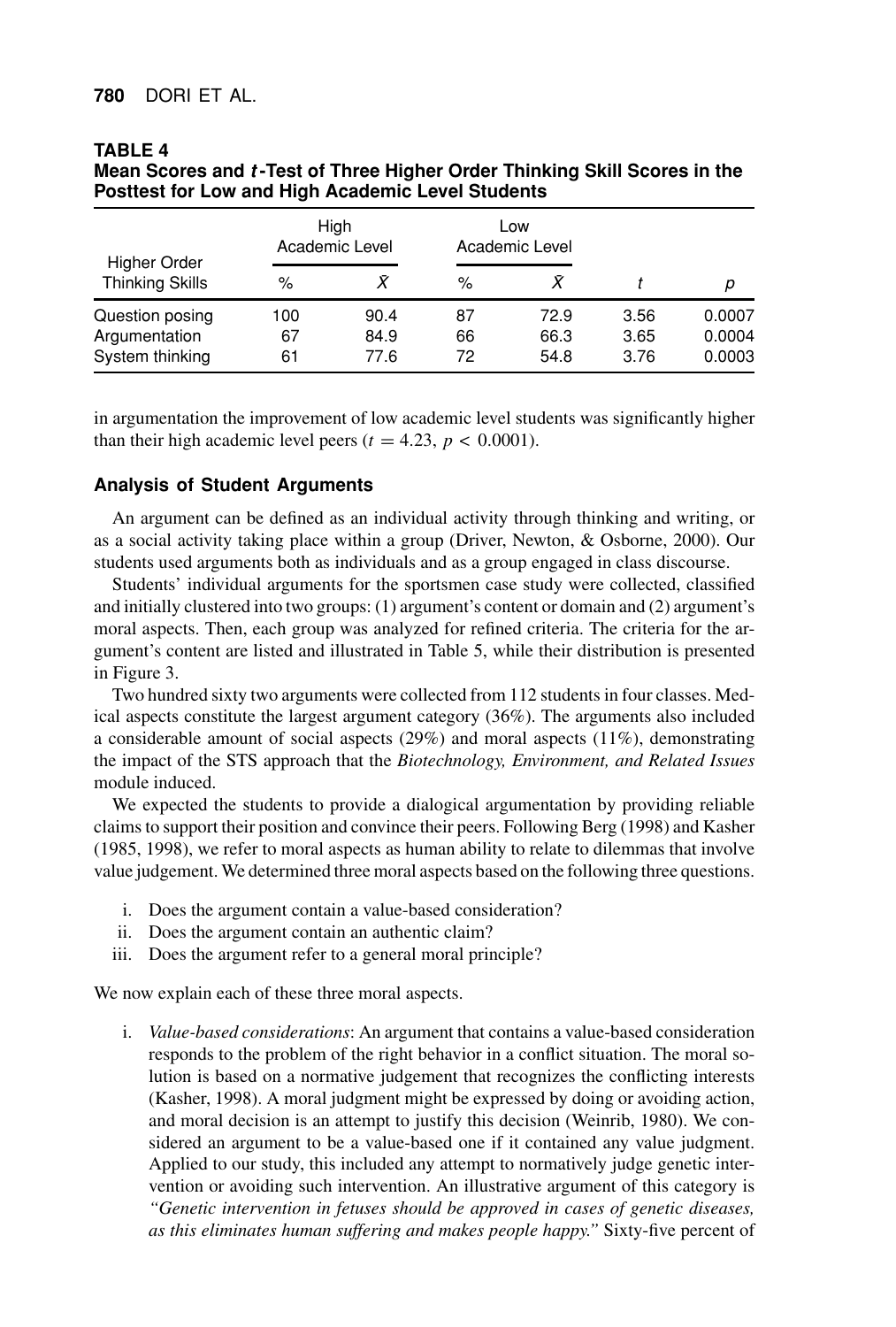| Criterion                                                                                             | Sample Responses                                                                                                                                                |
|-------------------------------------------------------------------------------------------------------|-----------------------------------------------------------------------------------------------------------------------------------------------------------------|
| Medical                                                                                               |                                                                                                                                                                 |
| • Potential contribution to preventing<br>diseases and disabilities or improvement<br>of life quality | • "I approve of genetic interference in<br>special cases like diseases and internal<br>problems such as P.K.U."                                                 |
| • Inflicting possible medical damage                                                                  | • "Genetic changes could cause mutations<br>or unknown genetic diseases. The<br>consequences are not known."                                                    |
| Religious                                                                                             |                                                                                                                                                                 |
| • Beliefs that cloning technologies<br>constitute interference with God's<br>creation                 | • "God defined man's goals in the world.<br>According to these goals, the right tools<br>were constructed. This is interference<br>with heavenly calculations." |
| Unnatural                                                                                             |                                                                                                                                                                 |
| • Claiming that cloning is against nature<br>Human dignity                                            | • "We shouldn't do what is unnatural."                                                                                                                          |
| • The uniqueness of humans as<br>individuals should be preserved                                      | • "Human are not an industrial product.<br>We should not produce people with<br>intentionally designed characteristics."                                        |
| Human rights                                                                                          |                                                                                                                                                                 |
| • Parents rights                                                                                      | • "People have the right to want their                                                                                                                          |
| • Embryo rights<br>Societal                                                                           | children to be champions."<br>• "The modification is an interference with<br>the embryo life without its permission"                                            |
| • The effect of the intervention on sports                                                            | • "This will improve achievements in                                                                                                                            |
| <b>General</b> adverse effects on society                                                             | competitions like the Olympic games."                                                                                                                           |
|                                                                                                       | • "This will create a superior species that<br>will rule the world."                                                                                            |
|                                                                                                       | • "It will be good to have strong soldiers so<br>we can win wars."                                                                                              |
| Necessity<br>• Reference is made only to the case in                                                  | • "It is not something really important."                                                                                                                       |
| point                                                                                                 | • "It is a privilege to be a champion"                                                                                                                          |

#### **TABLE 5 Students' Arguments and Sample Responses to the Sportsmen Case Study**

the arguments were classified in this category. An argument could be classified into more than one category. Therefore, the total percentage could exceed 100.

ii. *Authentic claims*: An authentic claim is a claim that is true and can be supported by facts about the issue at hand (Berg, 1998). We classified arguments as containing authentic claims if they were based on knowledge from the domain, which the student usually acquired while studying the Biotechnology Module. Futuristic scenarios were judged on the basis of whether or not they were consistent with principles discussed in the Biotechnology Module, or if they simply made sense. Thus, an argument along the line of *"This will ruin the sport because it is obvious who will win, and with no sweat"* is not acceptable. This argument contradicts the biological principle that the genes only enable the potential for certain qualifications, which must be acquired through interaction with the environment. Moreover, the argument is based on the implicit assumption that recombinant genes are guaranteed to always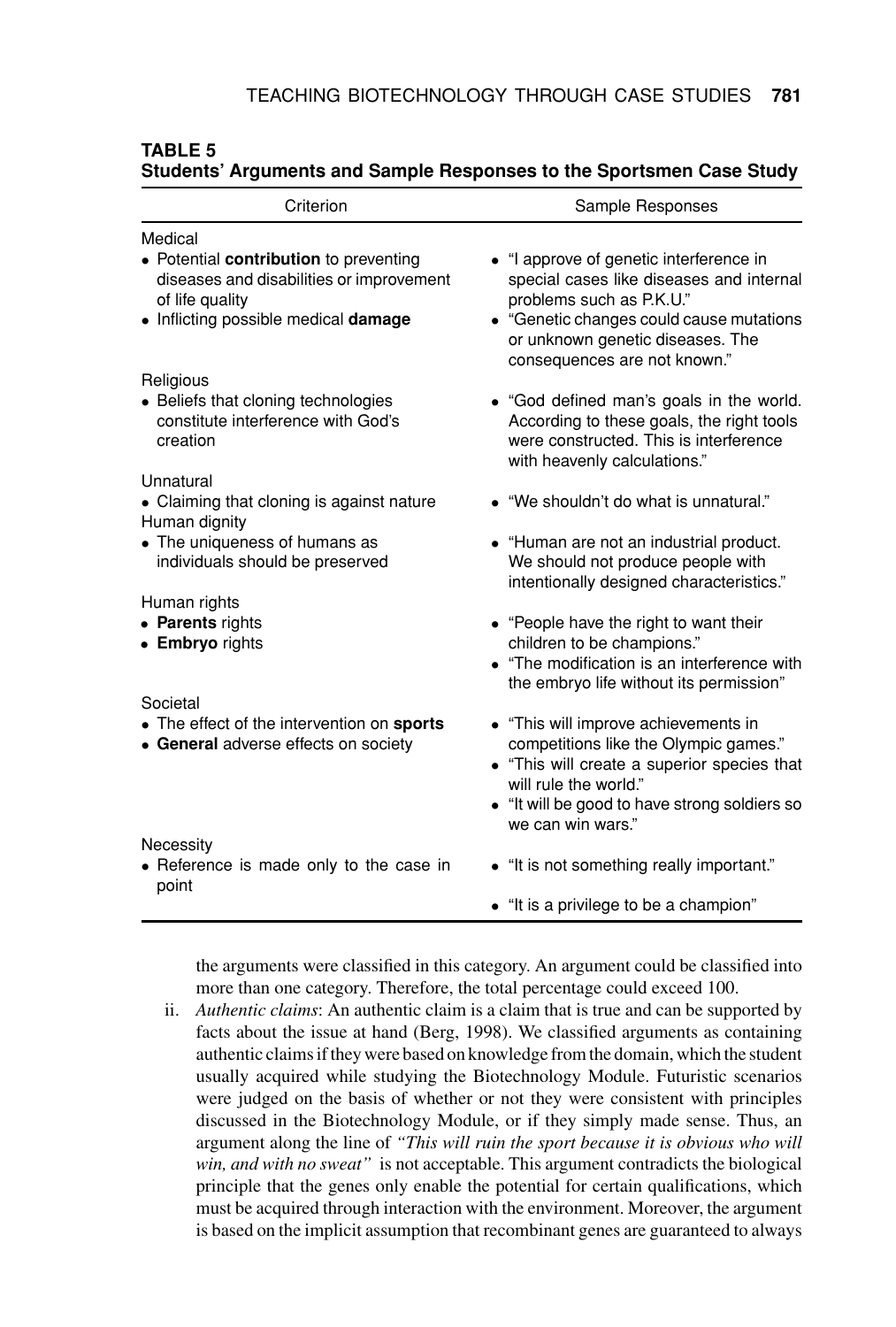

Figure 3. Distribution of argument types within the content category in the sportsmen case study.

yield better characteristics than their natural counterparts. Sixty three percent of the arguments were classified in this category.

iii. *General moral principles*: Any argument that referred to a moral principle (Weinrib, 1980) was classified under general principles category, regardless of its content. Examples include *"Saving life is important"* and *"We should preserve the world in its natural state for the future generations."* Thirty percent of the arguments were classified in this category.

The average number of arguments per student for the sportsmen case study assignment was 2.35. The corresponding number in a similar pretest question was 0.61. This ratio of about 4:1 between the average number of arguments per student in a question that requires argumentation after and before the course was consistent for all three types of value judgement.

## **Student and Teacher Feedback**

The students' feedback related to their attitudes towards the module content, teaching approach and the assessment methods was documented in the students' portfolios. Table 6 cites students' reflections about the module by categories.

About half of the extracted items, which students  $(N = 192)$  expressed, referred to the interest and importance of the topics they studied in the Biotechnology Module. About one third of the items dealt with the relevance of these topics to the student at both the global and personal levels. About one third of the students indicated that they liked the variety of the teaching methods they had experienced. A few students noted that working on the portfolio contributed to improving student–teacher and student–student relationships.

Some students from an Arab school, who were facing a language challenge, wrote that the portfolio provided them with an opportunity to face the challenge of expressing themselves in Hebrew in a less stressful situation than in a test.

The advantage of the portfolio was that I could correct mistakes I had, especially in Hebrew, something I couldn't do in the test. This was a new experience for me and helped me improve my work as well as increase my understanding of the subject matter.

The teachers provided feedback on several issues related to teaching the Biotechnology Module: students' interest, content, impact on students of various academic levels, teaching,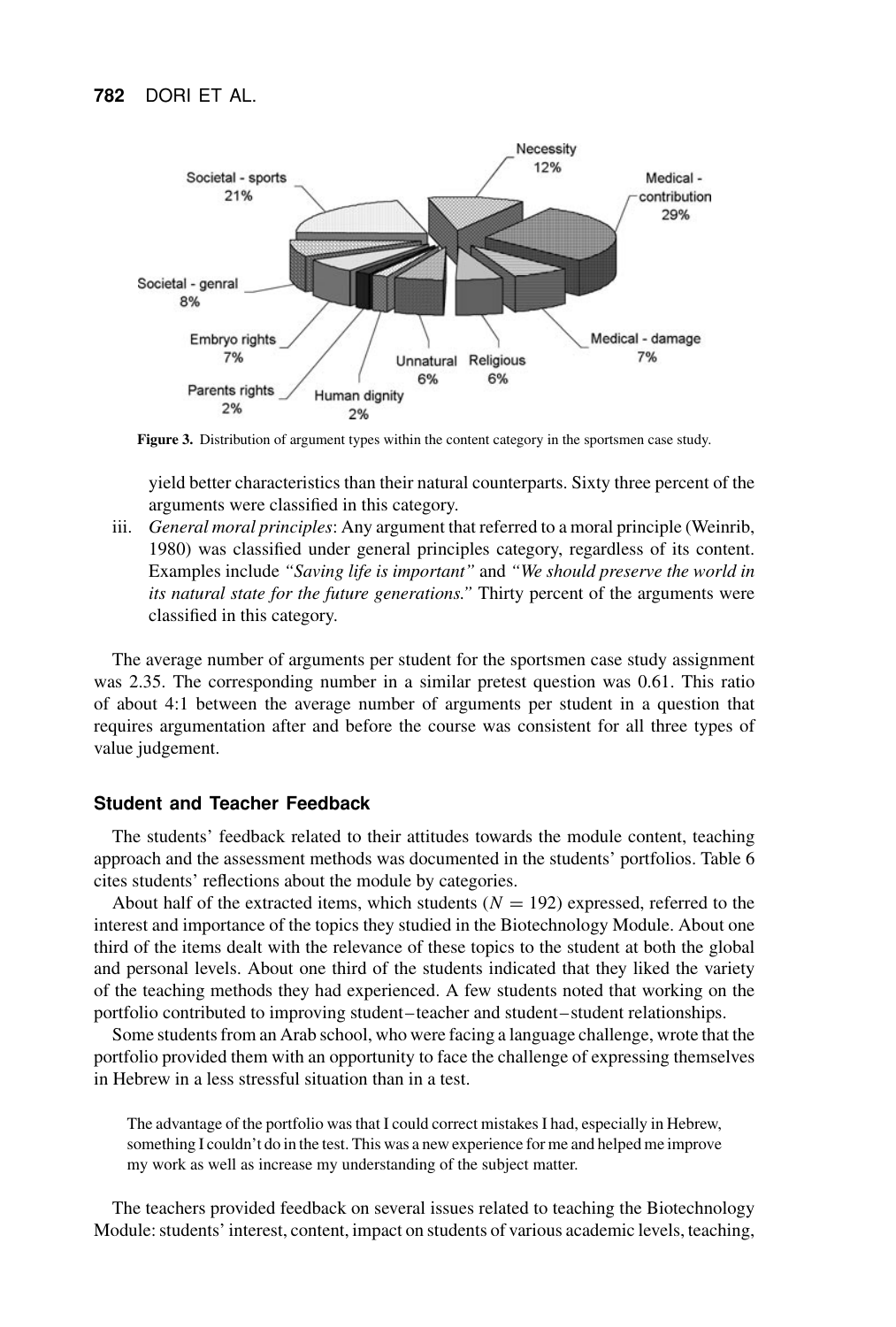| Category              | Examples                                                                                                                                                                                                                                                                                                                                                                                                                                                                                                                                                                                                                                                                                                                                                                              |
|-----------------------|---------------------------------------------------------------------------------------------------------------------------------------------------------------------------------------------------------------------------------------------------------------------------------------------------------------------------------------------------------------------------------------------------------------------------------------------------------------------------------------------------------------------------------------------------------------------------------------------------------------------------------------------------------------------------------------------------------------------------------------------------------------------------------------|
| Interest              | . It is a pleasure to study and find out new and interesting things, of which<br>I was not aware.<br>• The most interesting thing for me was the process in which the genetic<br>substance is transferred from one creature to another.<br>• The cloning of Dolly, the sheep was the most interesting thing.<br>• earning about values and ethics was more interesting than the scientific part.                                                                                                                                                                                                                                                                                                                                                                                      |
| Content               | • What interested me the most was the process in which the genetic<br>substance is transferred from one creature to another.<br>• I'd add more lessons about the genetic engineering controversy.<br>• I'd decrease the pure biology sections and add more relationships with<br>our social life.                                                                                                                                                                                                                                                                                                                                                                                                                                                                                     |
|                       | . I did not like learning about plants. I liked the parts about humans more.<br>. I liked learning about "Ice minus" bacteria, because I learned how genetic<br>engineering might save billions. I never thought that recombinant bacteria<br>could help future generations.<br>. I liked incorporating the study of genetics with real world consequences.                                                                                                                                                                                                                                                                                                                                                                                                                           |
| Social<br>relevance   | • The subject of food development speaks strongly to me because it is<br>important to the future of the world.<br>• Many social issues are discussed; these issues touch me even personally.<br>• I like it when we address social issues of science.<br>• The sustainable development idea is important because biotechnology<br>offers possible solutions for future generations.<br>• All these great solutions might save human lives all over the world.<br>. I was relieved to know about various solutions for possible biological<br>warfare. On the other hand I learned how easy it is to produce new bacteria.                                                                                                                                                             |
| Personal<br>relevance | • Biotechnology is the future occupation.<br>. I liked the way one can add a characteristic to a plant and then it yields<br>more fruit. This item was classified as personal because the student's<br>parents have a farm.<br>• We deal with everyday life. It addresses so many areas of our lives.<br>• This is my future career. I know it now.<br>• The "Kosher" thing was the most relevant for me. I'd like to know if the<br>recombinant foods are Kosher.<br>. I am afraid of vaccines, needles and stuff. I am looking forward to be able<br>to eat tasty vaccines instead of getting injections.<br>. I have a twin sister, so what was important for me is learning about genetic<br>vs. other influences.                                                                |
| Teaching<br>methods   | . I liked the role playing and the "public trial" the most<br>. I liked the questions asking method.<br>. I liked working in small groups although we had to read lots of articles.<br>• Visiting the factory was the peak for me. I learned not just about the<br>contribution of microorganisms, but how important is industry in general.<br>• The inquiry project was the most interesting thing.<br>. I liked the questions that do not have one correct answer. It makes you<br>think and use your previous knowledge.<br>. I thought everything a subject needs, was there: experiments, movies,<br>web-browsing for articles, and what was the most interesting thing is the<br>discussions we had in class.<br>· I'd like to have more time to learn these important issues. |

**TABLE 6 Students' Reflections About the Module (Cited from Their Portfolios)**

• I'd like to have more experiments.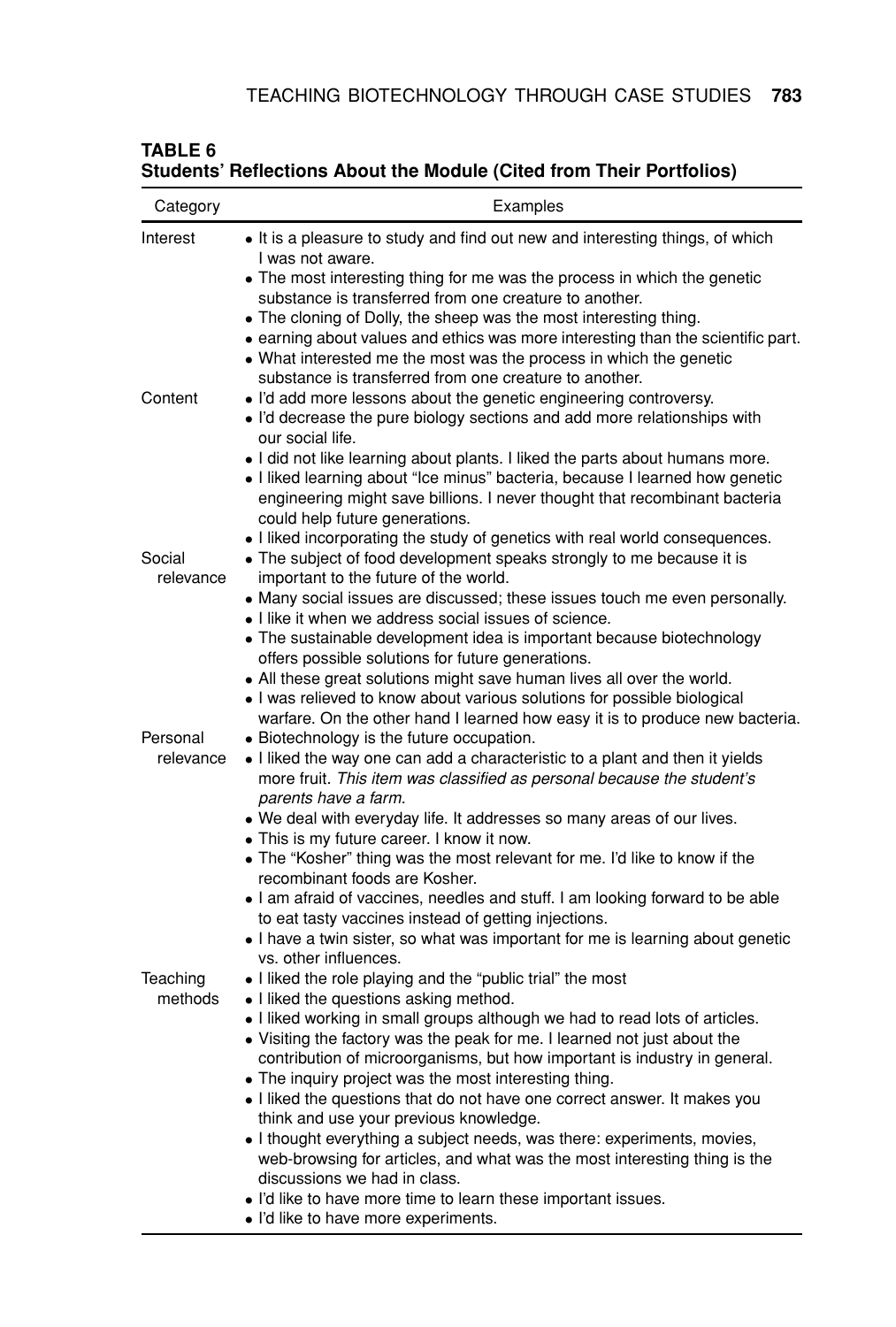and assessment methods. Table 7 presents the teachers' reflections about the teaching process, cited from their interviews.

Regarding content, teachers noted that their level of interest, as well as that of their students, increased as the teaching process progressed. One teacher reported that a parent told her that his daughter was fascinated by a biotechnology topic reported in the news. According to his interpretation this makes science more relevant and less intimidating.

The teachers emphasized the importance of the interdisciplinary nature of the topics and the contribution to students' interest in science. One teacher noted her difficulty in teaching an interdisciplinary topic, which was not within her main area of specialization. This teacher indicated that thanks to the openness during teachers' group meetings and the development of a discourse within this community, she could ask questions and get help from peers and advisors.

Regarding teaching and assessment methods, the teachers listed the experiments, field trips to biotechnology factories and the role-playing in the "public trial," conducted at the end of the course, as a major contribution to meaningful learning. They also appreciated the value of the variety of the assessment methods.

#### **SUMMARY, DISCUSSION, AND FURTHER RESEARCH**

The project described in this paper was developed within the *Science for All* framework, and was aimed at elevating the level of students' scientific and technological literacy along with higher order thinking skills. The goal of our research was to investigate nonscience major students' ability to use various thinking skills in analyzing environmental and moral conflicts presented through case studies in the Biotechnology Module.

Findings regarding students' outcomes at the knowledge and understanding and higher order thinking levels indicated a significant improvement in both categories. These findings are in accord with previous research results (Dori, 2003; Dori & Herscovitz, 1999; Tal, Dori, & Lazarowitz, 2000; Yerrick, 2000; Zohar & Namet, 2002). Students at each academic level made significant progress with respect to their level prior to the course. Analysis of student scores by categories showed a tendency to close the gap between the low and high academic level students. In the knowledge and understanding category low academic level students achieved even higher scores than their peers at the high academic level. Although we found a significant difference in favor of the high academic level students in the higher order thinking skills (e.g., question posing, argumentation, and system thinking), the net gains in both categories were significantly higher for the low academic students compared with the high academic students.

## **Discussion**

The research has brought up a variety of issues related to teaching higher order thinking skills using STS approach for teaching nonscience majors. These include teachers' role in this endeavor, dealing with controversies revolving around biotechnology applications, fostering higher order thinking skills, and narrowing the gap between high and low academic students. Next we discuss these issues in the context of this research.

This research shows that both students and teachers appreciated dealing with socioscientific issues. The students acknowledged that these issues are interesting and relevant. They provided arguments for both personal and social relevance and noted the difference between traditional teaching and the variety of teaching methods they experienced in this module. Many students emphasized the value of group and class discussions in addition to the field trips, the role playing, and the experiments. The teachers confirmed the students' comments,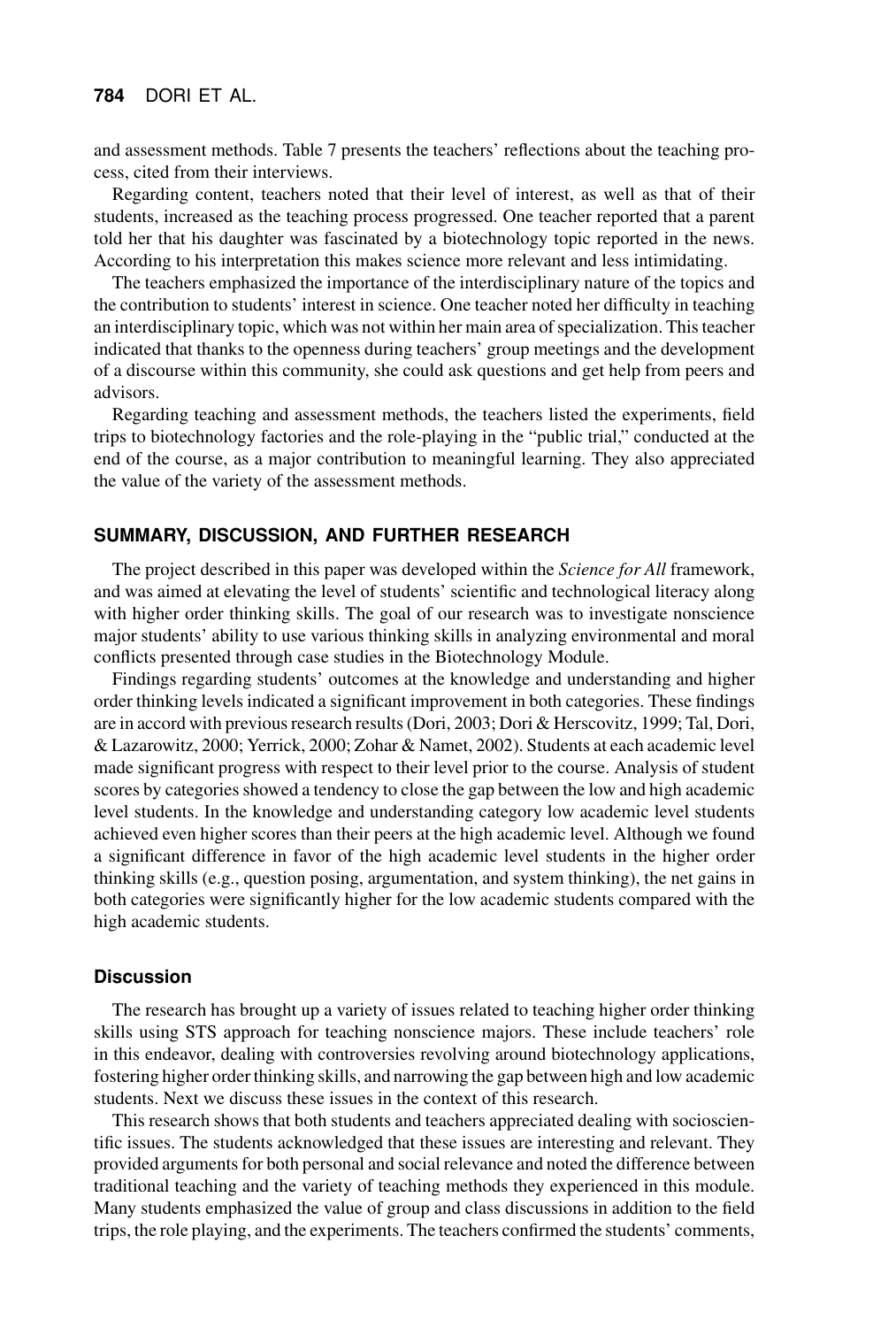| Category                                                  | Examples                                                                                                                                                                                                                                                                                                                                                                                                                                               |
|-----------------------------------------------------------|--------------------------------------------------------------------------------------------------------------------------------------------------------------------------------------------------------------------------------------------------------------------------------------------------------------------------------------------------------------------------------------------------------------------------------------------------------|
| Students'<br>interest                                     | • I taught several STS modules to low academic level students. Of all<br>these modules, the biotechnology interested them the most. As time<br>went by, they brought relevant press articles, especially on genetic<br>engineering on their on accord.<br>Students were very interested in watching "Jurassic Park" and reading<br>the case study about a family with an ethical problem regarding cloning                                             |
| Content                                                   | their child.<br>Disagreements during discussions increased student interest.<br>I taught two classes, one high achievers and one low achievers.<br>Students in both classes were mostly interested in "genetic fingerprints,"<br>forensic, cloning, and applications in humans. They showed less<br>interest in application in agriculture.                                                                                                            |
|                                                           | • Vaccination and criminal applications were more intriguing to the<br>students. To increase their level of interest in agriculture, I suggest<br>adding examples such as lengthening shelf life of tomatoes.<br>Topics regarding human life caught the students' attention. They could<br>and did discuss their opinions even before studying the topic in depth.                                                                                     |
| Impact on<br>students of<br>various<br>academic<br>levels | Studying the Biotechnology Module contributed significantly to students<br>at all academic levels. Especially, low achievers were actively involved<br>for the first time in science topics that they have heard of before in the<br>media.<br>• This is suitable to all levels with some adaptation. Teaching low<br>achievers I omitted some details while elaborating on the enrichment                                                             |
| Teaching<br>methods                                       | material for the high achievers.<br>• Other teachers who taught this class claimed it was a low academic<br>class, unfit for matriculation examinations, with behavioral problems.<br>I didn't experience any of these problems, the class was immersed<br>in the learning materials and the discussions.<br>The variety of teaching methods, which included field trip to a<br>biotechnology plant, movies, role-playing in the "public trial," class |
|                                                           | discussions, and reading articles, gave the students a feeling that this<br>was a special course and boosted their self-esteem.<br>I fondly recall the "public trial," for which two students acted as the<br>defendant and the prosecutor, while the rest played judges and jury<br>members. The two students prepared themselves for the trial in an<br>extraordinary fashion, reading a lot of auxiliary material.                                  |
| Assessment                                                | Due to the emotionally loaded issues that come with genetic<br>engineering, we held plenty of discussions. Almost every discussion<br>was among the students and barely moderated by myself.<br>• I suggest using the "public trial" as an assessment tool as well,<br>especially in low achieving classes because it promotes volunteering.                                                                                                           |
|                                                           | • The portfolio served as a basis for continuous dialog between myself<br>[the teacher] and the students.<br>• The report on the filed trip was very important, it gave the students a<br>sense of real research.<br>• I asked the students to write limericks with their opinions about genetic<br>engineering-pro and con. We held a poetry contest for credit, the<br>class enjoyed the activity immensely.                                         |

# **TABLE 7 Teachers' Reflections about the Teaching Process (Cited from Their Interviews)**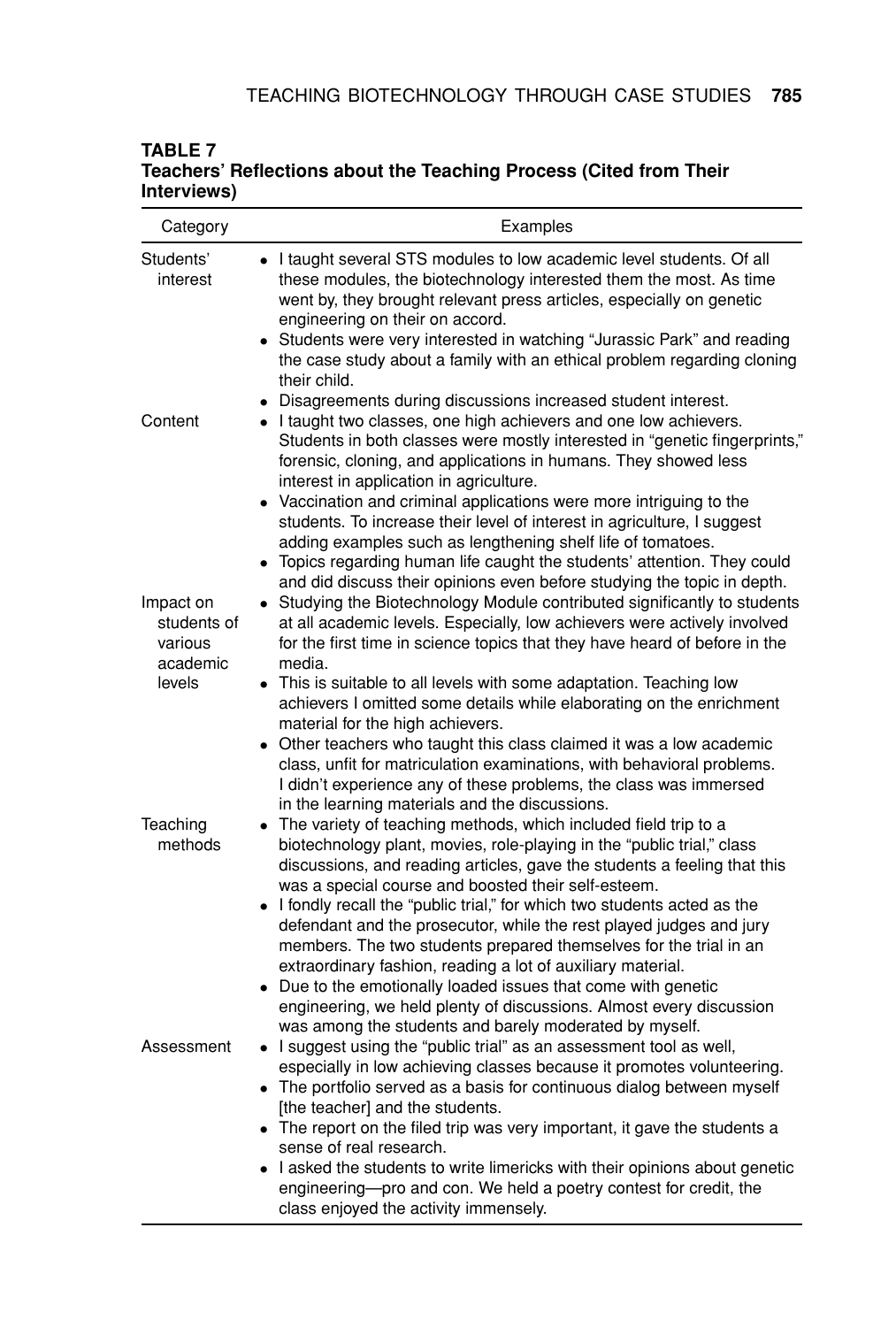also noting that the topics in the Biotechnology Module were important, relevant, and appealing to students at all academic levels. Both the teachers and the students indicated that the variety of teaching methods was a major factor in the success of the module.

According to Crawford, Krajcik, and Marx (1999), the teachers are instrumental in exchanging the roles between them and the students and in creating a community of learners. The similar responses of the students and the teachers may support our assumption that the module and its teaching approach contributed to creating a community of learners with its own unique discourse. Teachers' attitudes toward teaching *Science for All* is an important success factor in implementing this endeavor. In a reform process, when the initiative comes from an external source, teachers usually collaborate in cases where the learning materials provide a solution to a pressing educational problem (Wallace & Luden, 1998). The teachers' collaboration in developing the module was facilitated by the need for adequate learning materials that would motivate nonscience majors to engage in meaningful science learning.

A possible explanation for the success of this study is teachers' involvement in the developing of both the curriculum and the assessment tools. This has proven to be an effective strategy for elevating teachers' awareness of the pedagogical potential of the STS approach in general and of related assessment modes in particular (Dori & Tal, 2000; Tal, Dori, & Lazarowitz, 2000). This study, as well as that of Dori & Herscovitz (1999), shows that with the application of appropriate curriculum and instruction, students at all academic levels benefit. The curriculum development evolved in a bottom-up fashion. Several experimental teachers noted that an important lesson had been that involvement of teachers in the development and assessment processes had positively affected their ability to implement the approach that fosters higher order thinking skills through STS in their classes (Tal et al., 2001; Zohar & Dori, 2003).

A host of players with competing interests are involved in making decisions regarding controversial issues that affect our lives. Such issues should therefore be incorporated into effective STS education (Cheek, 1992; Hughes, 2000; Kumar & Chubin, 2000; Pedretti, 1999). Cross and Price (1996) noted that even though teachers indicated they taught controversial issues, this is still done within the traditional science teaching context. Taking this into consideration, we involved the teachers in suggesting and developing alternative teaching methods.

The module *Biotechnology, Environment, and Related Issues* revolves around contemporary biotechnology advances and their implications on both society and the environment. This reflects a long history of relationships between biology and ethics. Ethics requires the combination of knowledge, morals and emotions, and entails empathy and should be taught as part of science education (Kelly, 1990). In view of this, a major issue in the Biotechnology Module concerns moral questions and dilemmas raised by biotechnological innovations. Following this line of thought, we required students to pose questions and analyze case studies using argumentation and system thinking skills. Our approach emphasizes the active role of the students who work in small groups, formulate questions, search for and evaluate evidence, and express their own opinions while making tough decisions in controversial issues. Indeed, the students in this study asked many more questions in the posttest compared with the pretest. Moreover, in the posttest case study, students provided arguments in several aspects, including medical, social, and moral.

These findings are in accord with those of Driver, Newton, and Osborne (2000), who claim that social relations within a group that constructs arguments are important, as they contribute to developing one or more lines of reasoning. Learning and understanding of science in such situations is the outcome of both cognitive and social factors. We believe that the small group and the class discussions, contributed to the development of higher order thinking skills of lower academic level students, as they were encouraged to be engaged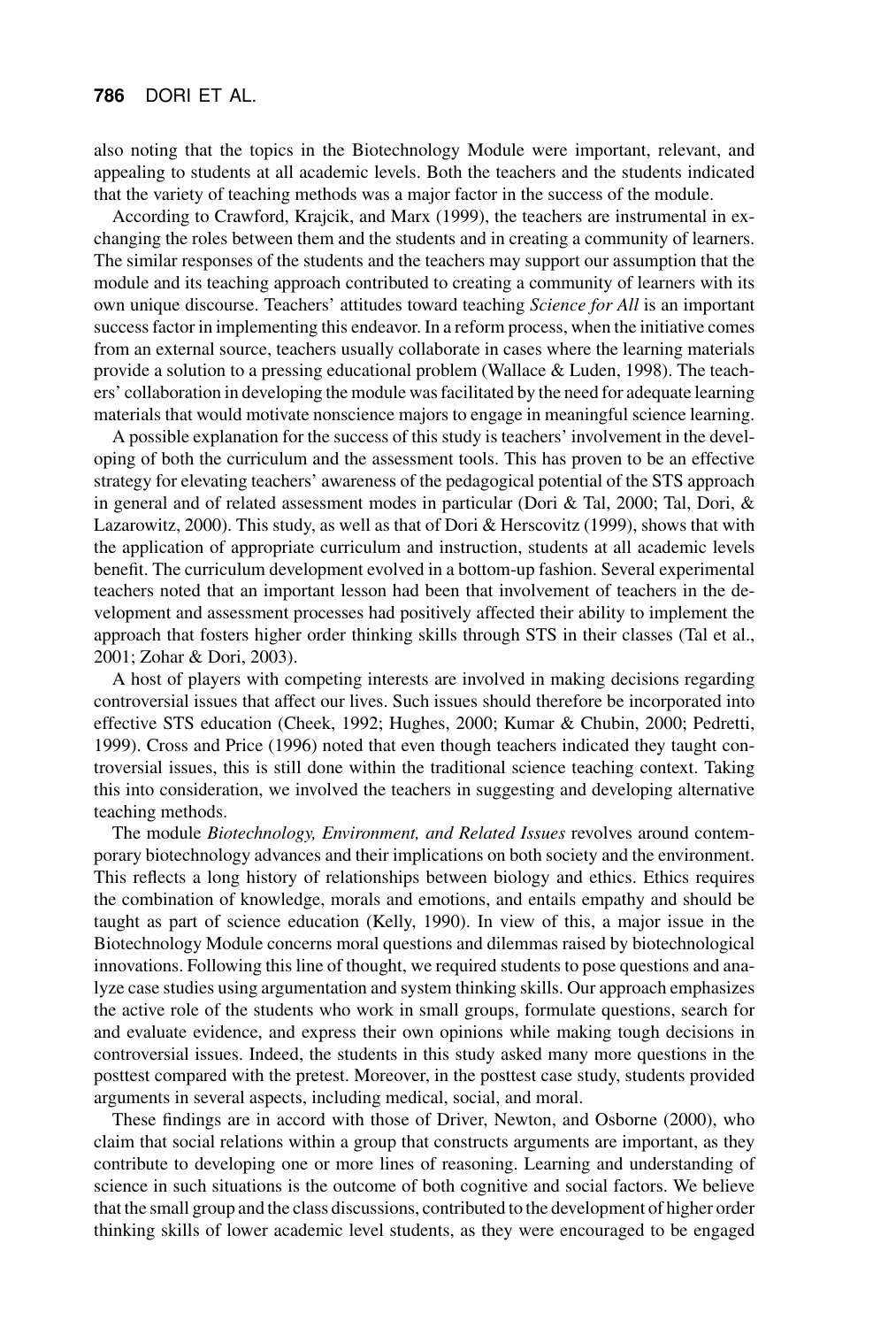in dialogs with peers, express their opinions, and support their viewpoints with scientific evidence. The students' responses to questions that do not have a single answer, and to question about values and ethics, support this. We suggest that these students, who initially avoided participating in class, felt comfortable about expressing their opinions and sharing their thoughts with their classmates.

Graham, Taylor, and Hudley (1998) argued that minority adolescents must cope with dual stressors of negative stereotypes about their group and academic challenge. These stressors undermine the endorsement of achievement values. While this research did not focus on minorities, our students were similarly singled out as low achievers in science. Hence, they, too, had to cope with a negative stereotype. The class atmosphere, which the STS approach induced, helped them overcome this stressor and take part in class discourse.

The importance of argumentation in science education is rooted in the claim that "to know" science encompasses not only what scientific phenomena are, but also how they interrelate, why they are important, and how they affect systems (Driver, Newton, & Osborne, 2000). STS-oriented educators perceive science as part of a broader human activity that involves reasons, values, needs, and critiques of decisions. Our study has demonstrated that adopting the STS approach by encouraging students to express opinions on controversial issues and maintaining class discourse promotes students' scientific literacy and interest. Several researchers who have studied the STS approach (Kumar, 2000; Pedretti, 1999; Solomon, 1994) questioned whether any teaching approach enables learners to express their own opinion. They agree that setting up situations in which students would feel free to discuss controversial issues and be provided with access to pertinent knowledge would be a key feature. The Biotechnology Module aimed to provide our students with these conditions and to enable them to express their opinion on moral and environmental dilemmas. The combination of the Module and the approach of teaching it turned out to be a suitable means for encouraging the students to actively participate in free and open discussions about scientific and social issues.

When teachers participate in programs that are targeted for a heterogeneous student population (in terms of students' social-economic background and academic abilities), they often tend to engage low achieving students in activities that require less thinking than high achieving students (Raudenbush, Rowan, & Cheong, 1993). This tendency is likely to be motivated by good intentions. Teachers view higher order thinking tasks as difficult and therefore avoid assigning these tasks to students, whom they believe, will find them difficult and frustrating. This teachers' view creates a negative feedback cycle: precisely those students whose thinking skills need the most care, get less attention from teachers in this respect. Contrary to many teachers' beliefs, our findings show that fostering higher order thinking skills in science classrooms is appropriate for students at all levels of achievements. These findings are in accord with the STS framework in science education.

By the end of the project, students with high academic achievements scored higher than their peers with low academic achievements on high-level assignments. This pattern is consistent with other studies (Dori & Herscovitz, 1999; Zohar & Namet, 2002; Zohar & Dori, 2003). Moreover, this study has shown that high level students demonstrated better choices by electing suitable tasks compared to their low level peers. These facts do not undermine the importance of our findings, since we are by no means suggesting that our treatment can completely close the gap between low and high achievers. By emphasizing the development of students' higher order thinking skills, improvement in the scientific and technological literacy of students at all academic levels can be achieved. The relativity of this improvement is with respect to each student's initial starting point. In our case, the gap between low and high achievers was narrowed. Students, who were initially classified as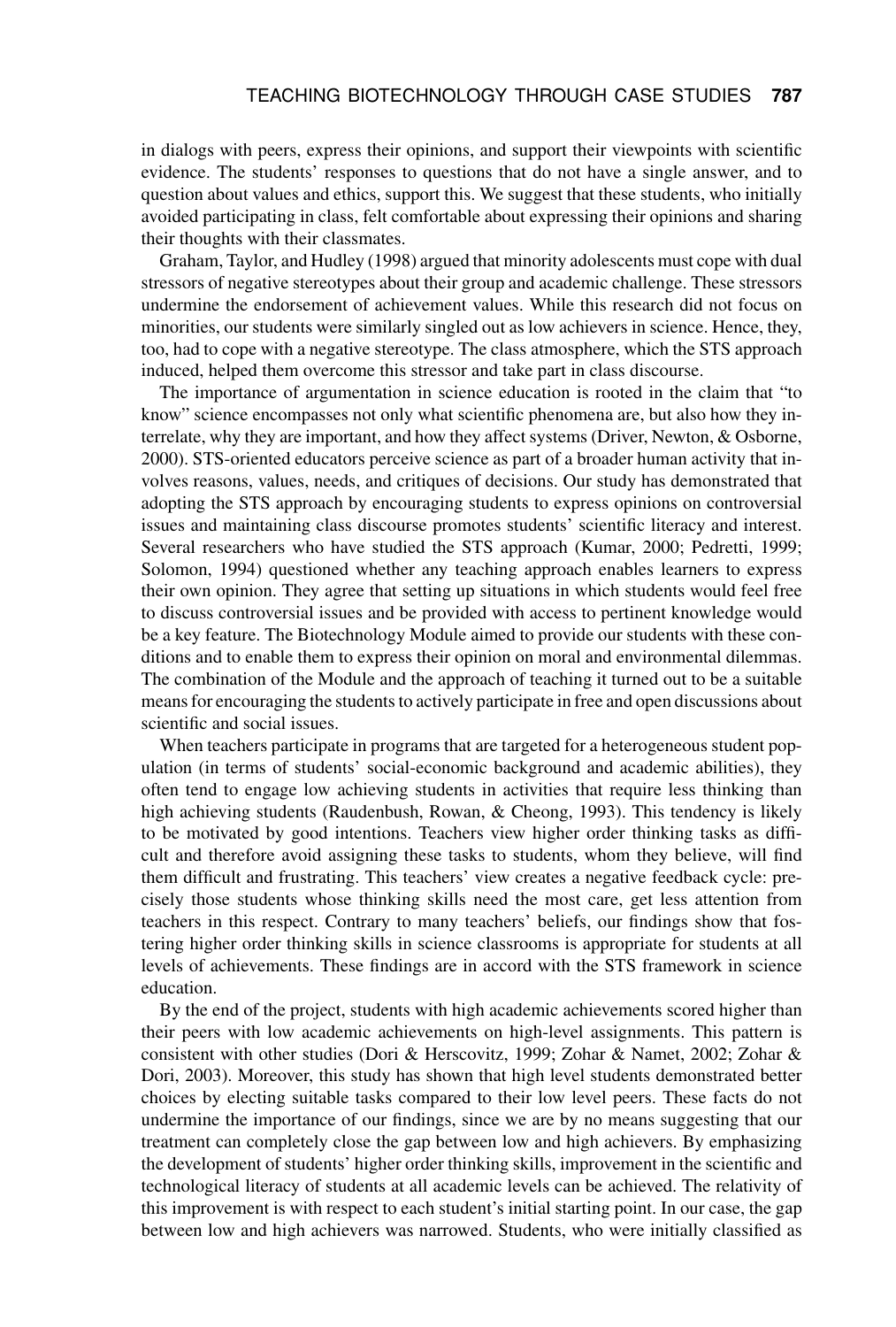low achievers, scored higher than students who were initially classified as high achievers in the knowledge and understanding category. Informal classroom observations and conversations with teachers indicated that the teachers who taught this module tended to emphasize higher order activities with students whom they considered academically "stronger," while emphasizing more drill and information recall activities with students whom they considered "weaker."

These observations, which agree with those of Raudenbush, Rowan, and Cheong (1993), warrant two remarks. First, students from all academic levels supposedly went through the same program. However, teachers engaged students with high academic level in higher order thinking to a greater extent than with low academic level ones. Thus, if teachers would learn to require identical, or very similar higher order thinking tasks from students of all academic levels, the traditional "low achievers" could make an even larger progress in their thinking abilities than this study has shown.

Second, this finding suggests that the issues discussed so far might have an additional aspect. The focus on higher order thinking when teaching students with high academic achievements might cause science teachers to neglect the teaching of scientific concepts. Ideally, teachers and students alike should target both of these learning objectives, without neglecting either one of them.

Educators believe that higher order thinking skills play an important role in science education (Resnick & Resnick, 1992; Zeidler, Lederman, & Taylor, 1992; Zohar, 1996). Nonetheless, many teachers maintain that only high achieving students can develop these skills (Raudenbush, Rowen, & Cheong, 1993). Moreover, the common view is that once low academic level students graduate from high school, they are the ones who are least likely to further develop higher order thinking skills in a scientific and technological context. In view of these commonly held opinions on low achiever abilities, our findings are particularly encouraging, since developing higher order thinking skills amongst the low academic level student population is of utmost importance.

Feedback gathered from teachers and students showed that teaching case studies emphasizing dilemmas in biotechnology was of interest to students and teachers alike. Different levels of relevance of issues and variety of teaching and assessment methods motivated students to develop interest in scientific issues in general and in biotechnological topics in particular.

#### **Research Limitations**

One limitation of the research is that the project under investigation was adapted to the requirements of the Israeli curriculum reform. Similar studies should be conducted to generalize the research outcomes to other cultural backgrounds. The study was conducted early on during the implementation of the *Science for All* curriculum. Therefore, there were no students who studied biotechnology in the traditional way, who could serve as a control group to be compared with the case study method.

Another limitation was that not every student responded to all question types in the tests because students had to choose three out of four high level assignments in both the pretest and the posttest. This enabled examining student choice patterns and showed that high level students demonstrated better choices by electing suitable tasks compared to their low level peers. However, this choice provided students with the option to avoid responding to certain types of questions. A new study of this nature can be designed with more questions of each type in each test, such that the likelihood of choosing at least one question of each type would increase. Practically, though, teachers may justifiably object this, claiming that students would loose focus responding to a test that is too long.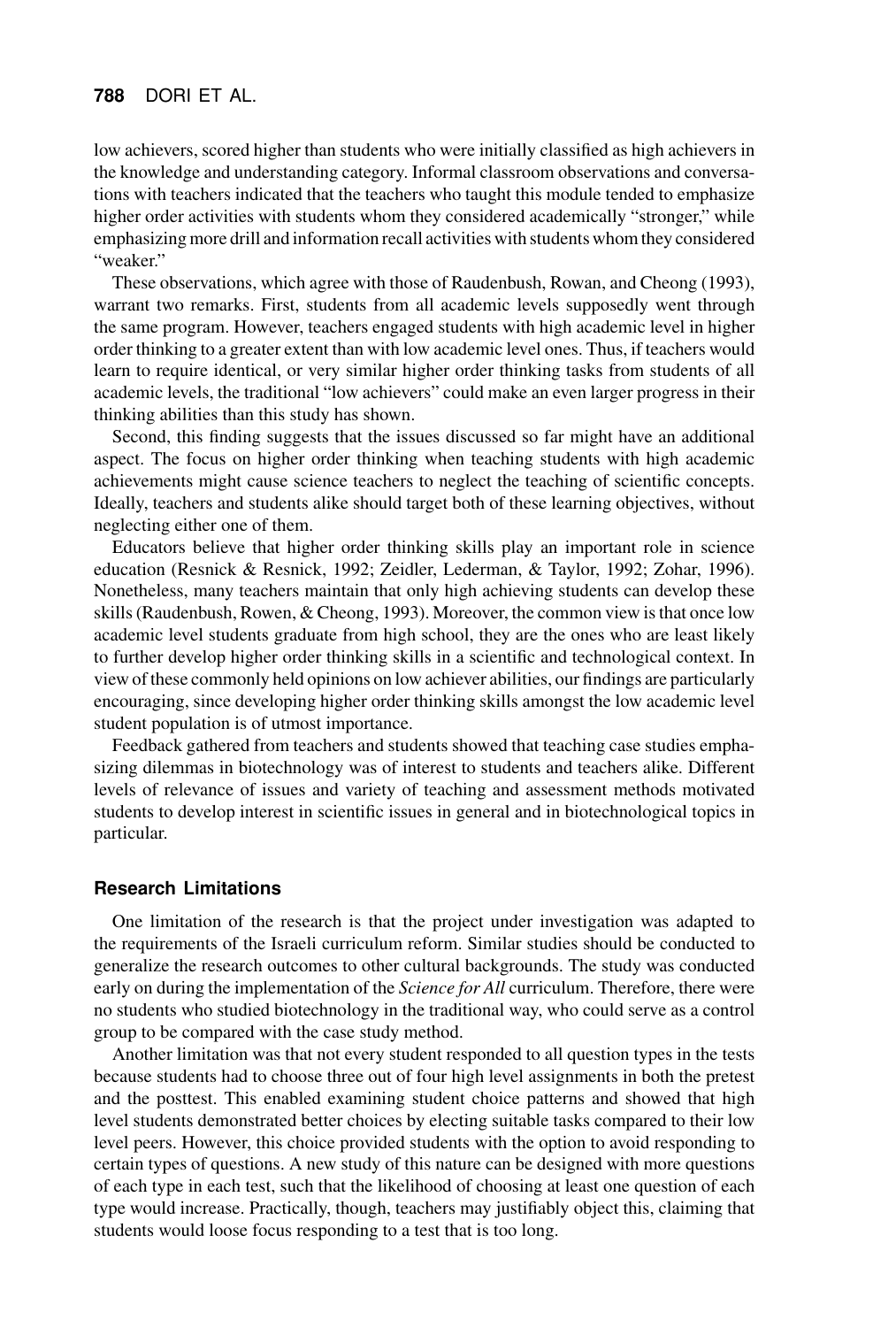Finally, one cannot measure what's on a student's mind. At best, one can only assess students' learning outcomes as a proxy of this thinking. If the students realized that they were expected to express their thoughtful work, this is a step toward thinking at higher levels. A future study may include some kind of a "think aloud" method, which would provide more direct evidence.

#### **Further Research and Recommendations**

Further research might investigate the cumulative, long-term effect of teaching a series of *Science for All* modules that feature case studies encouraging the development of students' higher order thinking skills. It might also be interesting to study whether and to what extent these acquired skills are transferable to other subject matters.

Teacher preparation and professional development are another avenue of research. How would a workshop on ethics affect teachers'level of proficiency in dealing with controversial issues and how would this, in turn, affect their students' argumentation? Also, exposing teachers to the findings of our study may contribute to changing teachers' beliefs and habits regarding the issue of teaching higher order thinking skills to low academic students.

In conclusion, modern society citizens should be encouraged to critically examine information that requires knowledge of science and technology. If they can question its quality, express their own arguments based on scientific knowledge, and handle dilemmas through the application of system approach, our efforts to improve students' higher order thinking skills are rewarded. Our study supports the transition from designing curricula to science majors and high achievers only, to designing learning materials to a wider and more heterogeneous student population. Based on our findings, we conclude that a *Science for All* curriculum should expose nonscience major students to science as an interdisciplinary topic, with social and moral implications. Learning materials developed with these ideas in mind would contribute to foster scientific and technological literacy, as well as to higher order thinking skills of all students.

#### **REFERENCES**

- Aikenhead, G. S. (1994). What is STS science teaching? In J. Solomon, & G. Aikenhead (Eds.), STS education: International perspectives in reform (pp. 47–59). New York: Teachers College Press.
- Aikenhead, G. S., & Ryan, A. G. (1992). The development of a new instrument: "Views On Science-Technology-Society" (VOSTS). Science Education, 76, 474–491.
- Allchin, D. (1998). Values in science and in science education. In B. Fraser, & K. Tobin (Eds.), International handbook of science education (pp. 1083–1092). London: Kluwer.
- Allchin, D. (1999). Values in science: An educational perspective. Science & Education, 8, 1–12.
- American Association for the Advancement of Science (1989). Project 2061: Science for All Americans. Washington, DC: AAAS.
- American Association for the Advancement of Science (1993). Benchmarks for Science Literacy. New York: Oxford University Press.
- Berg, I. (1998). Applied logic. Jerusalem: Branko Weiss Institute (in Hebrew).
- Bingle, W. H., & Gaskell, P. J. (1994). Scientific literacy for decision making and social construction of scientific knowledge. Science Education, 78, 185–201.
- Bloom, B. (1956). Taxonomy of educational objectives: Handbook-I. Cognitive domain. New York: David Mckay.
- Bransford, J. D., Brown, A. L., & Cocking, R. R. (Eds.) (2000). How people learn: Brain, mind, experience, and school. Washington, DC: National Research Council, National Academy Press. Bruer, J. T. (1993). Schools for thought. Cambridge, MA: MIT Press.
- Bybee, R. Y. (1987). Science education and the science-technology-society (S-T-S) Theme. Science Education, 71, 667–680.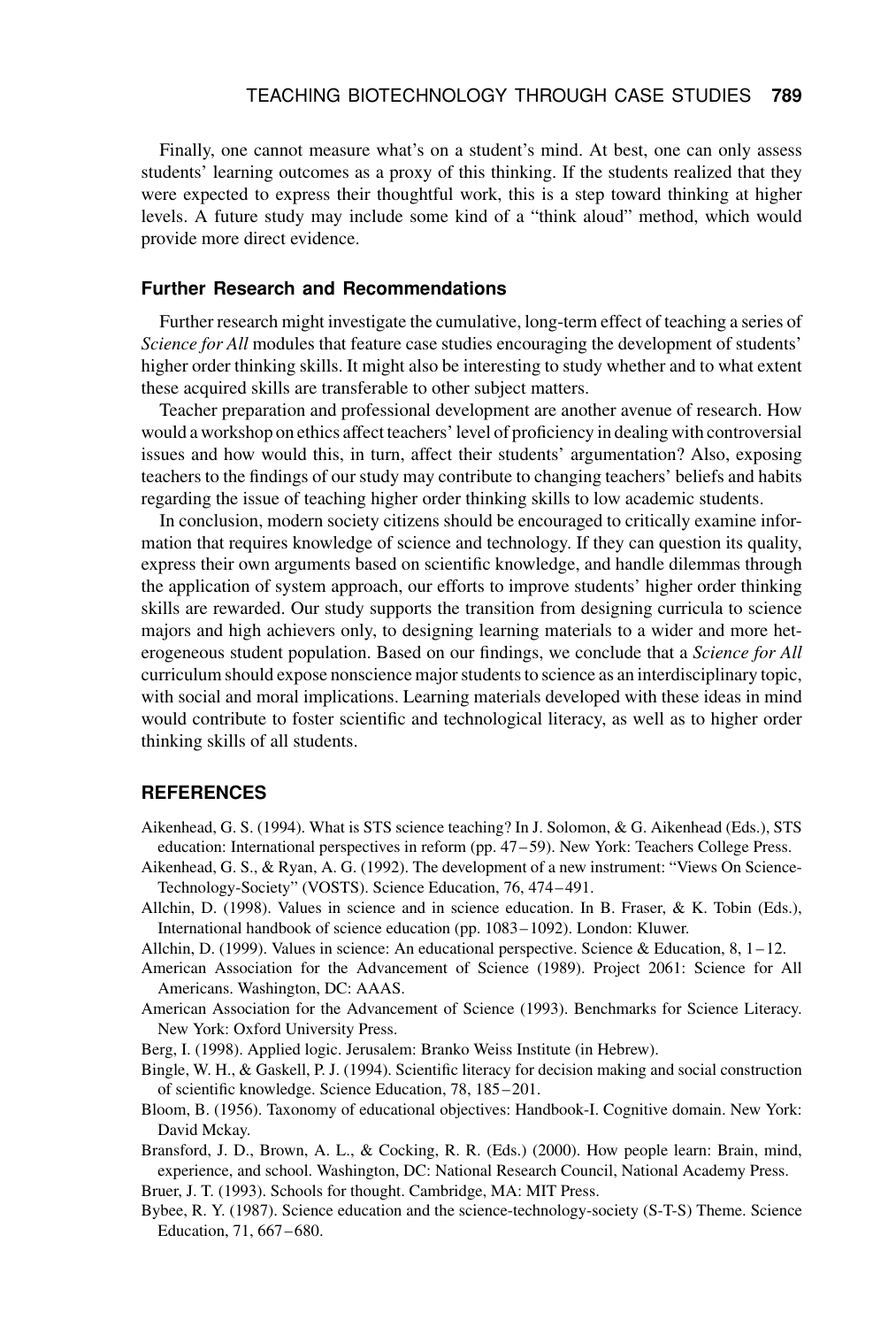- Bybee, R. Y. (1993). Reforming science education, social perspectives and personal reflections. New York: Teachers College Columbia University.
- Cheek, D. W. (1992). Thinking constructively about science, technology and society education. Albany, NY: State University of New York Press.
- Chen, D., & Stroup, W. (1993). General system theory: Toward a conceptual framework for science and technology education for all. Journal of Science Education and Technology, 2, 447–459.
- Costa, A. L. (1985). Teacher behaviors that enable student thinking. In A. L. Costa (Ed.), Developing minds: A resource book for teaching thinking. Alexandria, VA: Association for Supervision and Curriculum Development.
- Crawford, B. A., Krajcik, J. S., & Marx, R. W. (1999). Elements of a community of learners in a middle school science classroom. Science Education, 83, 701–723.
- Cross, R. T., & Price, R. F. (1996). Science teachers' social conscience and the role of controversial issues in the teaching of science. Journal of Research in Science Teaching, 33, 319–333.
- Cuccio-Schirripa, S., & Steiner, H. E. (2000). Enhancement and analysis of science question level for middle school students. Journal of Research in Science Teaching, 37, 210–224.
- Dillon, J. T. (1990). The practice of questioning. London: Routledge.
- Dori, Y. J. (1994). Achievement and attitude evaluation of a case-based chemistry curriculum for nursing students. Studies in Educational Evaluation, 20, 337–348.
- Dori, Y. J. (2003). From nationwide standardized testing to school-based alternative embedded assessment in Israel: Students' performance in the "Matriculation 2000" project. Journal of Research in Science Teaching, 40(1).
- Dori, Y. J., & Herscovitz, O. (1999). Question posing capability as an alternative evaluation method: Analysis of an environmental case study. Journal of Research in Science Teaching, 36, 411–430.
- Dori, Y. J., & Tal, R. T. (2000). Formal and informal collaborative projects: Engaging in industry with environmental awareness. Science Education, 84, 95–113.
- Driver, R., & Leach, J. (1993). A constructivist view of learning: Children's conceptions and the nature of science. In R. E. Yager (Ed.), The science, technology, society movement, Vol. 7: What research says to the science teacher (pp. 103–112). Washington, DC: National Science Teachers' Association.
- Driver, R., Newton, P., & Osborne, J. (2000). Establishing the norms of scientific argumentation in classrooms. Science Education, 84, 287–312.
- Duschl, R. A. (1990). Restructuring science education: The importance of theories and their development. New York: Teachers College Press.
- Eckert, P. (1989). Jocks and burnouts: Social categories and identity in the high school. New York: Teachers College Press.
- Ennis, R. H. (1962). A concept of critical thinking. Baltimore, MD: Penguin Books.
- Ennis, R. H. (1987). A taxonomy of critical thinking dispositions and abilities. In J. B. Baron & R. J. Sternberg (Eds.), Teaching for thinking (pp. 9–26). New York: Freeman.
- Fensham, P. (1998). Reflections on science for all. In E. Whitelegg, J. Thomas, & S. Tresman (Eds.), Challenges and opportunities for science education. London: Paul Chapman (in association with Open University Press).
- Gavaghan, H. (1999). Britain struggles to turn anti-gm tide. Science, 284, 1442–1444.
- Geddis, A. N. (1991). Improving the quality of science classroom discourse on controversial issues. Science Education, 75, 169–183.
- Graham, S., Taylor, A. Z., & Hudley, C. (1998). Exploring achievement values among ethnic minorities early adolescents. Journal of Educational Psychology, 90, 606–620.
- Harari, H. (1994). Tomorrow 98: Report of the Superior Committee on science, mathematics and technology education of Israel. Jerusalem, Israel: Ministry of Education, Culture and Sport.
- Heller, M. A., & Eisenberg, R. S. (1998). Can patents deter innovations? The anticommons in biomedical research. Science, 280, 698–701.
- Herried, C. F. (1997). What is a case? Bringing to science education the established tool of law and medicine. Journal of College Science Teaching, 27, 92–95.
- Hodson, D. (1994). Seeking directions for change: The personalization and politicization of science education. Curriculum Studies, 2, 71–98.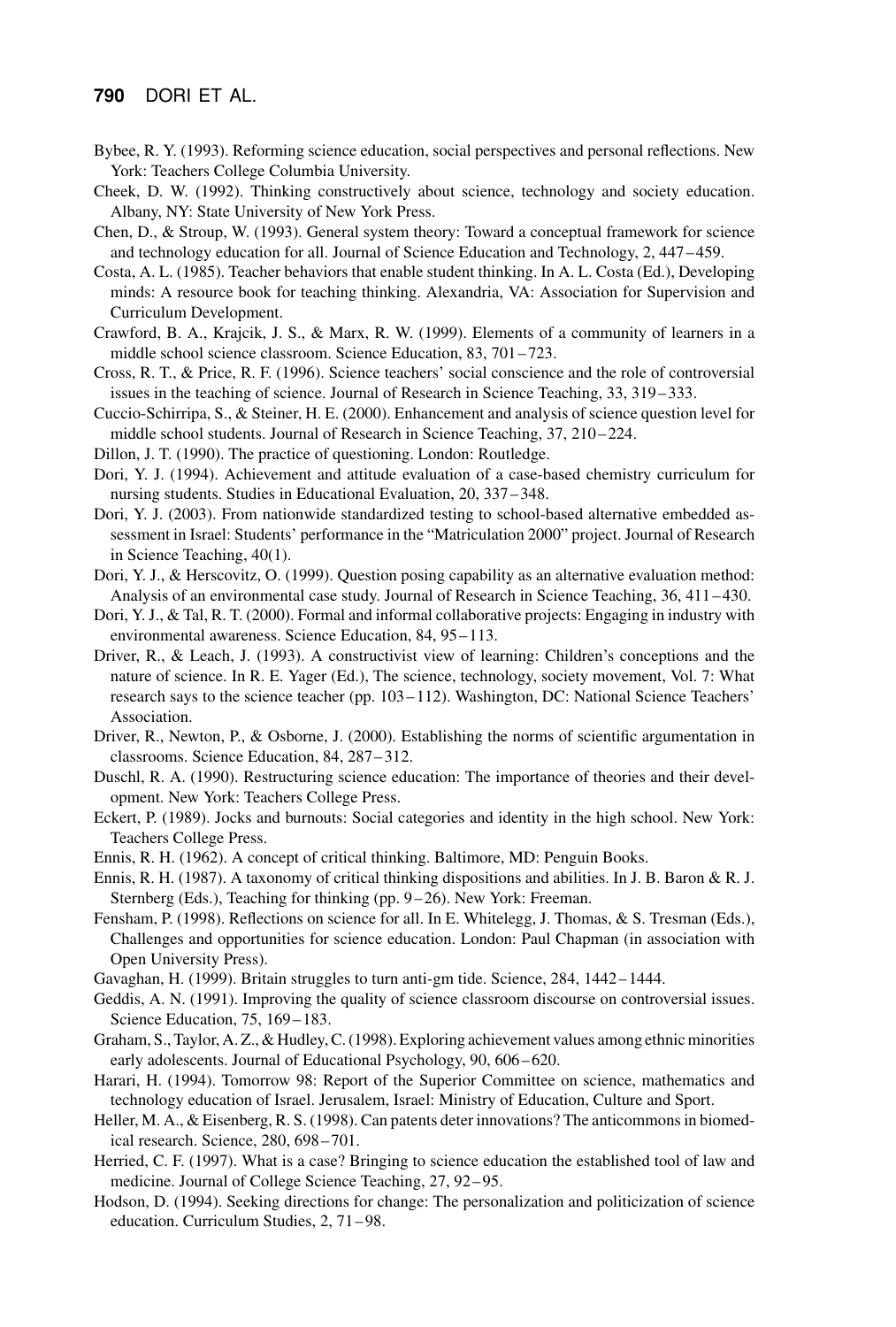- Hogan, K., Nastasi, B. K., & Pressley, M. (2000). Discourse patterns and collaborative scientific reasoning in peer and teacher-guided discussions. Cognition and Instruction, 17, 379–432.
- Hughes, G. (2000). Marginalization of socioscientific material in science–technology–society science curricula: Some implications for gender inclusivity and curriculum reform. Journal of Research in Science Teaching, 37, 426–440.
- Kasher, A. (1985). Moral and lessons—Essays in philosophy of moral and society. Tel Aviv: Yachdav Publishing, Israel (in Hebrew).
- Kasher, N. (1998). Theory of moral—Introduction. Tel Aviv: Israeli Ministry of Defense Publishing (in Hebrew).
- Keiny, S., & Gorodetsky, M. (1996). Curriculum development in science, technology and society (STS) as a means of teachers' conceptual change. Educational Action Research, 4, 185–194.
- Kelly, P. (1990). Biology and ethics: A theme and variations. Journal of Biological Education, 24, 18–22.
- Kormondy, E. J. (1990). Ethics and values in the biology classroom. American Biology Teacher, 52, 403–407.
- Krajcik, J., Blumenfeld, P. C., Marx, R. W., Bass, K. M., Fredricks, J., & Solloway, E. (1998). Inquiry in project-based science classrooms: Initial attempts by middle school students. The Journal of the Learning Sciences, 7, 313–350.
- Kumar (2000). Science, technology, and society education: Citizenship for the new millennium. London: Kluwer.
- Kumar, D., & Chubin, D. (2000). Science, technology, and society: A sourcebook on research and practice. London: Kluwer.
- Levine, D. U. (1993). Reforms that can work. American School Board Journal, 180, 31–34.
- McNeil, L. M. (1986). Contradictions of control. New York: Routledge & Kegan Paul.
- Meade, H. M. (1997). Dairy gene. The Sciences, Sept–Oct, 20–25.
- Metz, K. E. (1995). Reassessment of developmental constrains on children's science instruction. Review of Educational Research, 65, 93–127.
- Miller, H. I. (1999). A rational approach to labeling biotech-derived foods. Science, 284, 1471–1472.
- National Research Council (1996). National Science Education Standards. Washington DC: National Academy Press.
- Newmann, F. M. (1990). Higher order thinking in teaching social studies: A rationale for the assessment of classroom thoughtfulness. Journal of Curricular Studies, 22, 53–75.
- Pedretti, E. (1996). Learning about science technology and society (STS) through an action research project: Co-constructing and issues-based model for STS education. School Science and Mathematics, 96, 432–440.
- Pedretti, E. (1999). Decision making and STS education: Exploring scientific knowledge and social responsibility in schools and science centers through an issue-based approach. School Science and Mathematics, 99, 174–181.
- Pedretti, E. (2002). Teaching science, technology, society and environment (STSE) education: Preservice teachers' philosophical and pedagogical landscapes. In D. Zeidler (Ed.), The role of moral reasoning and discourse on socioscientific issues in science education. Boston: Kluwer.
- Pedretti, E., & Hodson, D. (1995). From rhetoric to action: Implementing STS education through action research. Journal of Research in Science Teaching, 32, 463–485.
- Penick, J. E, Crow, L. W., & Bonnstetter, R. (1996). Questions are the answer. The Science Teacher, 63, 26–30.
- Pennisi, E. (1997). The lamb that roared. Science, 278, 2038–2039.
- Perkins, D. N. (1992). Smart schools—From training memories to training minds. New York: Free Press.
- Perkins, D. N., & Unger, C. (1999). Teaching and learning for understanding. In C. M. Reigeluth (Ed.), Instructional design theories and models (pp. 91–114). Mahwah, NJ: Lawrence Erlbaum Associates.
- Peterson, P. L. (1988). Teaching for higher order thinking in mathematics: The challenge for the next decade. In D. A. Grows & T. J. Cooney (Eds.), Perspectives on research on effective mathematical learning (Vol. 1, pp. 2–26). Reston, VA: Lawrence Erlbaum Associates.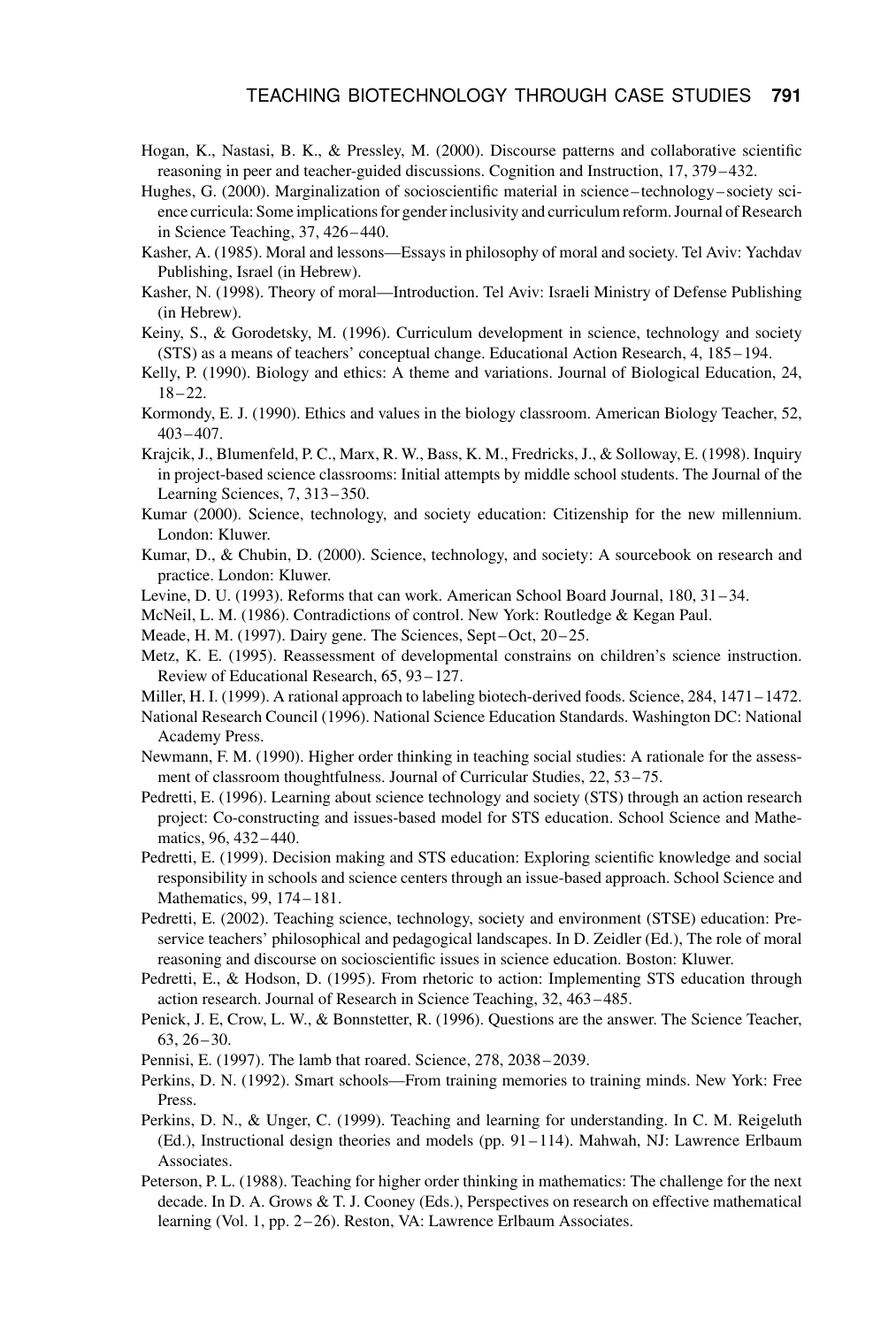- Pizzini, E. L., Shepardson, D. P., & Abell, S. K. (1989). A rationale for and the development of a problem solving model of instruction in science education. Science Education, 73, 523–534.
- Pogrow, S. (1988). Teaching thinking to at-risk elementary students. Educational Leadership, 45, 79–85.
- Pogrow, S. (1996). HOTS: Helping low achievers in grades 4–7. Principal, 76, 34–35.
- Posch, P. (1993). Research issues in environmental education. Studies in Science Education, 21,  $21 - 48.$
- Ramsey, J. (1993). The science education reform movement: Implications for social responsibility. Science Education, 77, 235–258.
- Raudenbush, S. W., Rowan, B., & Cheong, Y. F. (1993). Higher order instructional goals in secondary schools: Class, teacher and school influences. American Educational Research Journal, 30, 523– 555.
- Resnick, L. (1987). Education and learning to think. Washington DC: National Academy Press.
- Resnick, L., & Klopfer, L. (1989). Toward the thinking curriculum: An overview. In L. Resnick & L. Klopfer (Eds.), Toward the thinking curriculum: Current cognitive research. Yearbook of the Association for Supervision and Curriculum Development (ASCD).
- Resnick, L. B., & Resnick, D. P. (1992). Assessing the thinking curriculum: New tools for educational reform. In B. R. Gifford & M. C. O'Connor (Eds.), Changing assessment: Alternative views of aptitude, achievement and instruction. Boston: Kluwer.
- Russell, T. L. (1983). Analyzing arguments in science classroom discourse: Can teachers' questions distort scientific authority? Journal of Research in Science Teaching, 20, 27–45.
- Scardamelia, M., & Bereiter, C. (1992). Text-based and knowledge-based questioning by children. Cognition and Instruction, 9, 177–199.
- Shepardson, D. P., & Pizzini, E. L. (1991). Questioning levels of junior high school science textbooks and their implications for learning textual information. Science Education, 75, 673–682.
- Shorrocks-Taylor, D., & Jenkins, E. W. (2000). Learning from others. Dorderecht, The Netherlands: Kluwer.
- Solomon, J. (1992). The classroom discussion of science based social issues presented on television: Knowledge, attitudes and values. International Journal of Science Education, 14, 431–444.
- Solomon, J. (1994). Knowledge, values and the public choice of science knowledge. In J. Solomon & G. Aikenhead (Eds.), STS education: International perspectives in reform (pp. 99–111). New York: Teachers' College Press.
- Solomon, J., & Aikenhead, G. (Eds.) (1994). STS education: International perspectives in reform. New York: Teachers' College Press.
- Solomon, J., & Thomas, J. (1999). Science education for the public understanding of science. Studies in Science Education, 33, 61–90.
- Stahl, R. J. (1979). Working with values and moral issues in content-centered science classrooms. Science Education, 63, 183–194.
- Tal, R. T., Dori, Y. J., Keiny, S., & Zoller, U. (2001). Assessing conceptual change of teachers involved in STES education and curriculum development—the STEMS project approach. International Journal of Science Education, 23, 247–261.
- Tal, R. T., Dori, Y. J., & Lazarowitz, R. (2000). A project-based alternative assessment system. Studies in Educational Evaluation, 26, 171–191.
- Wallace, J., & Louden, W. (1998). Curriculum change in science: Riding the waves of reform. In B. Fraser & K. Tobin (Eds.), International handbook of science education (pp. 471–485). Dordrecht, The Netherlands: Kluwer.
- Weinrib, A. (1980). Problems in philosophy of ethics. Open University Press, Tel Aviv (in Hebrew).
- White, B. Y., & Frederiksen, J. R. (1998). Inquiry, modeling and metacognition: Making science accessible to all students. Cognition and Instruction, 16, 3–118.
- Wiesenmayer, R. L., & Rubba, P. A. (1999). The effects of STS issue investigation and action instruction versus traditional life science instruction on seventh grade students' citizenship behaviors. Journal of Science Education and Technology, 8, 137–144.
- Yager, R. E., & Hofstein, A. (1986). Features of a quality curriculum For school science. Journal of Curriculum Studies, 18, 133–146.